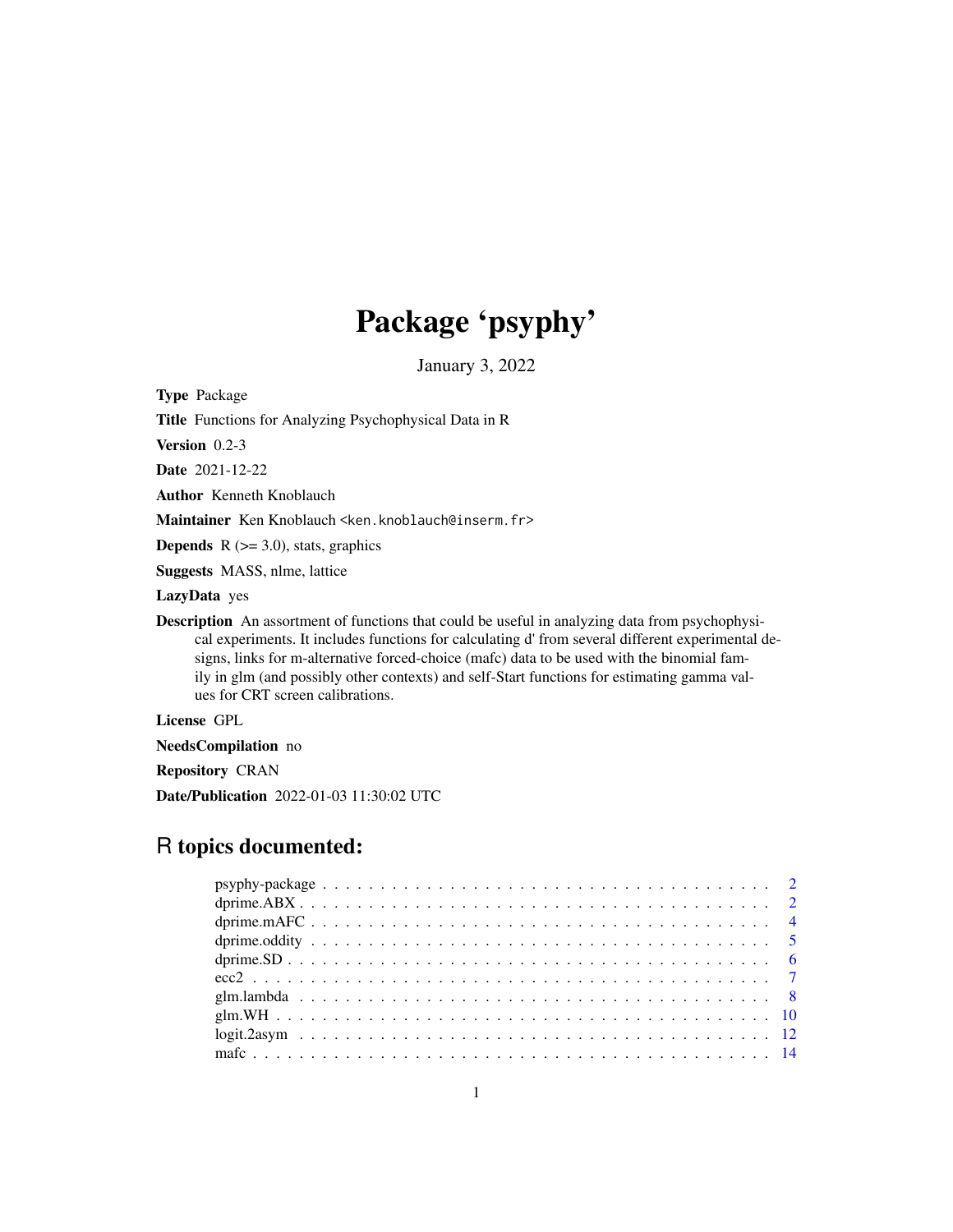<span id="page-1-0"></span>

| Index |  |  |  |  |  |  |  |  |  |  |  |  |  |  |  |  |  |  |  |
|-------|--|--|--|--|--|--|--|--|--|--|--|--|--|--|--|--|--|--|--|
|       |  |  |  |  |  |  |  |  |  |  |  |  |  |  |  |  |  |  |  |
|       |  |  |  |  |  |  |  |  |  |  |  |  |  |  |  |  |  |  |  |

psyphy-package *Functions for analyzing psychophysical functions*

# Description

An assortment of functions that could be useful in analyzing data from pyschophysical experiments. It includes functions for calculating d' from several different experimental designs, links for mafc to be used with the binomial family in glm (and possibly other contexts) and a self-Start function for estimating gamma values for CRT screen calibrations.

# Details

| Package: | psyphy     |
|----------|------------|
| Type:    | Package    |
| Version: | $0.0-2$    |
| Date:    | 2007-01-27 |
| License: | GPL        |

For the moment, the package contains several functions for calculating  $d'$  for a variety of psychophysical paradigms, some link functions for the binomial family in glm (and perhaps other functions) for fitting psychometric functions from mAFC experiments and a self-Start function for estimating the value of the exponent, gamma, based on the luminance calibration of the three channels of a CRT-like display.

# Author(s)

Kenneth Knoblauch <ken.knoblauch@inserm.fr>

<span id="page-1-1"></span>dprime.ABX *d' for ABX Paradigm*

#### Description

Calulate  $d'$  for ABX paradigm either assuming a differencing strategy or independent observations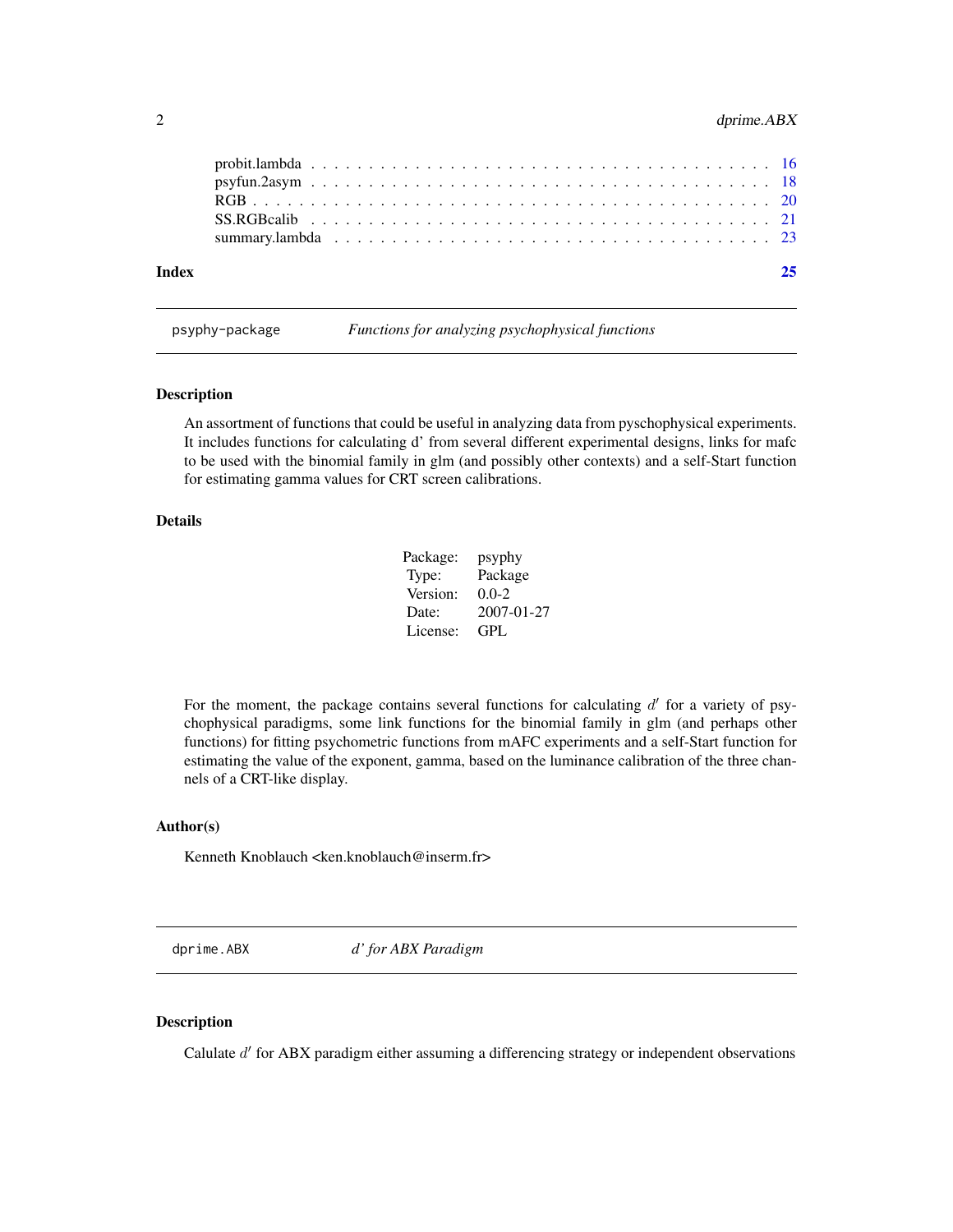# <span id="page-2-0"></span>dprime.ABX 3

# Usage

dprime.ABX(Hits, FA, zdiff, Pc.unb, method = "diff")

### Arguments

| Hits   | numeric in [0, 1] corresponding to Hit rate                                                                                                                                                                         |
|--------|---------------------------------------------------------------------------------------------------------------------------------------------------------------------------------------------------------------------|
| FA     | numeric in $[0, 1]$ corresponding to False alarm rate                                                                                                                                                               |
| zdiff  | numeric. Difference of z-scores for Hit and False Alarm rates                                                                                                                                                       |
| Pc.unb | numeric in [0, 1]. Proportion correct for an unbiased observer, pnorm( $zdiff$ )                                                                                                                                    |
| method | character. Specifies the model to describe the observer's criterion for dividing up<br>the decision space, must be either "diff" for a differencing strategy (the default)<br>or "IO" for independent observations. |

# Details

Two different strategies have been described for how the observer partitions the decision space in the ABX paradigm, either based on Independent Observations of each stimulus or on a differencing strategy. The differecing strategy is the default.  $d'$  can be calculated either from the H and FA rates, from the difference of z-scores or from the probability correct of an unbiased observer.

# Value

Returns the value of  $d'$ 

# Author(s)

Kenneth Knoblauch

#### References

MacMillan, N. A. and Creeman, C. D. (1991) *Detection Theory: A User's Guide* Cambridge University Press

Green, D. M. and Swets, J. A. (1966) *Signal Detection Theory and Psychophysics* Robert E. Krieger Publishing Company

# See Also

[dprime.mAFC](#page-3-1), [dprime.SD](#page-5-1), [dprime.oddity](#page-4-1)

```
dprime.ABX(H = 0.75, F = 0.3)
dprime.ABX(H = 0.75, F = 0.3, method = "10")
dprime.ABX(zdiff = qnorm(0.75) - qnorm(0.3))dprime.ABX(Pc.unb = pnorm( (qnorm(\theta.75) - qnorm(\theta.3))/2))
```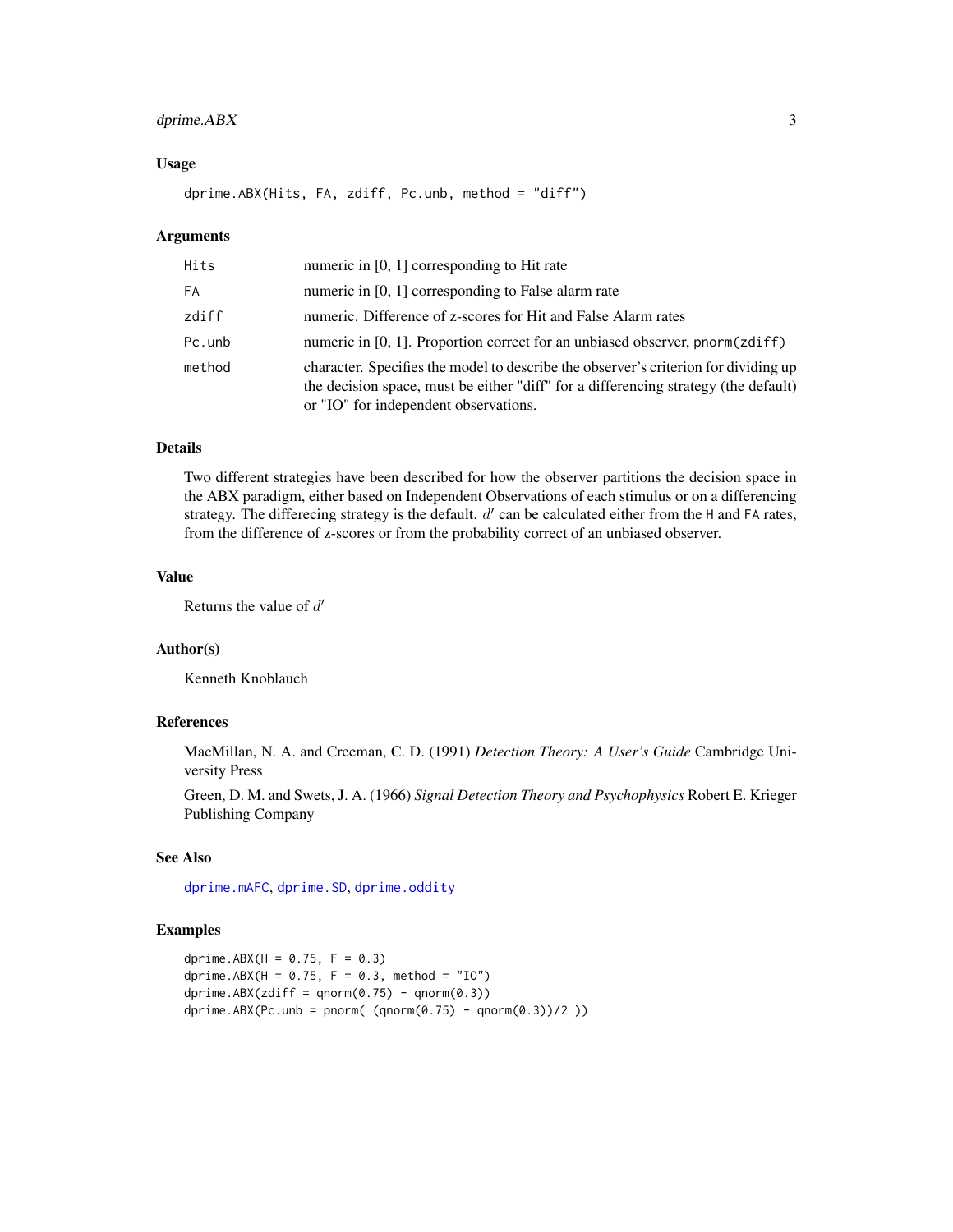<span id="page-3-1"></span><span id="page-3-0"></span>

#### Description

Calculate the value of  $d'$  for an m-alternative forced choice paradigm

# Usage

dprime.mAFC(Pc, m)

#### Arguments

| Pc | The proportion of correct responses based on either the Hit rate or based on an<br>unbiased observer |
|----|------------------------------------------------------------------------------------------------------|
| m  | The number of alternative choices, an integer $> 1$ .                                                |

# Details

The probability of a correct response in m-alternative forced-choice, assuming independence, is based on the product of the likelihoods of the signal alternative generating the strongest response and the m - 1 noise alternatives generating responses less than this value (Green and Dai, 1991). For a Yes-No paradigm, the sensitivity is calculated more simply as

 $d' = \mathsf{qnorm}(H) - \mathsf{qnorm}(F)$ 

where  $H$  and  $F$  are the Hit and False Alarm rates, respectively.

# Value

Returns the value of  $d'$ 

# Note

Currently is only valid for  $d'$  in the interval  $[-10, 10]$  which should be well outside the range of sensory differences that this paradigm is used to investigate.

# Author(s)

Kenneth Knoblauch

# References

Green, D. M. and Dai, H. (1991) Probability of being correct with 1 of M orthogonal signals. *Perception & Psychophysics*, 49, 100–101.

Green, D. M. and Swets, J. A. (1966) *Signal Detection Theory and Psychophysics* Robert E. Krieger Publishing Company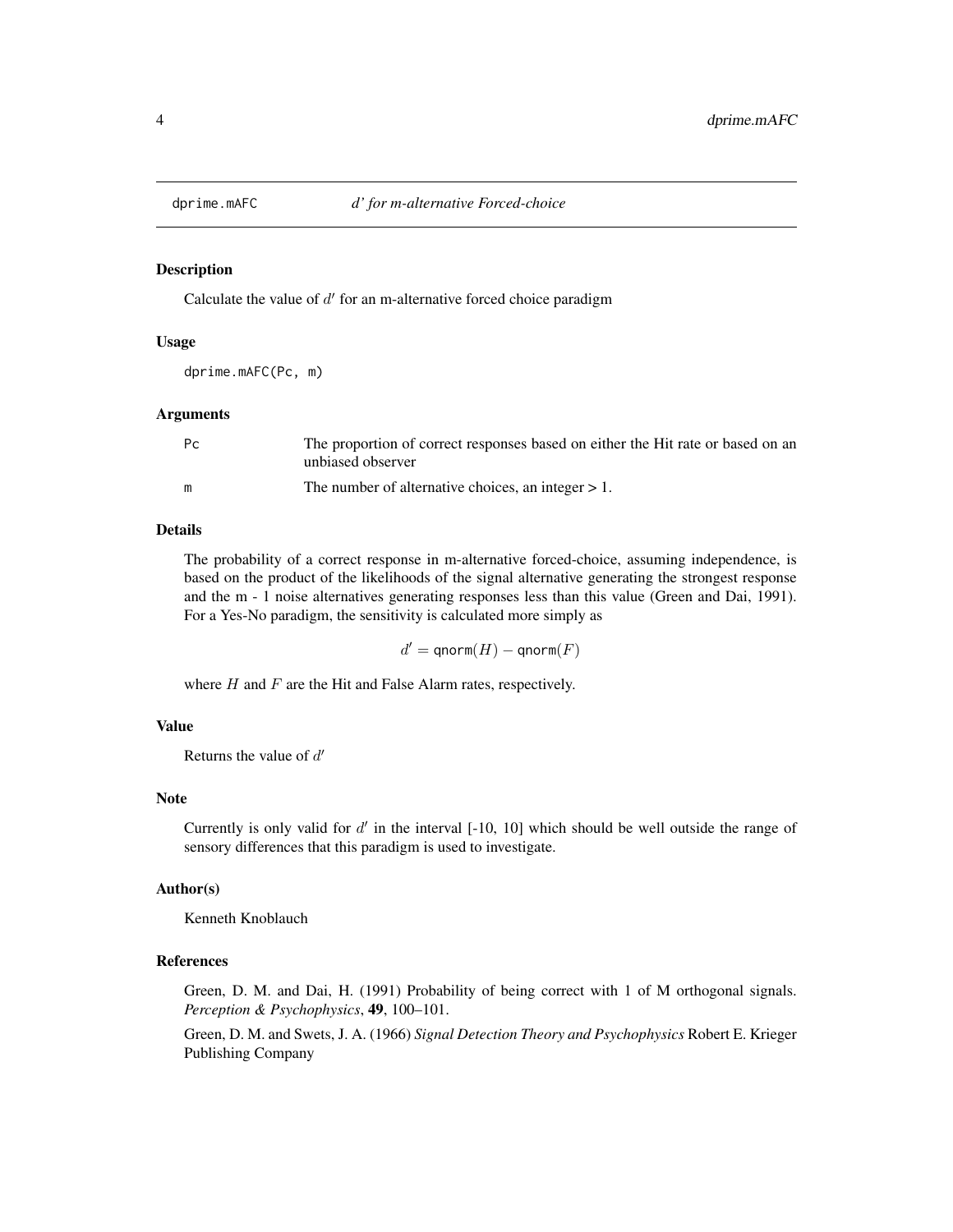# <span id="page-4-0"></span>dprime.oddity 5

# See Also

See Also [dprime.ABX](#page-1-1), [dprime.SD](#page-5-1), [dprime.oddity](#page-4-1)

#### Examples

dprime.mAFC(0.8, 4)

<span id="page-4-1"></span>dprime.oddity *d' for 3 Stimulus Oddity Paradigm*

#### Description

Calculate d' for a 3 stimulus (triangular) paradigm. Two of the stimuli are the same and the observer must designate the stimulus that is different.

# Usage

dprime.oddity(Pc.tri)

# Arguments

Pc.tri numeric in (1/3, 1). The proportion of correct responses for an unbiased observer.

# Value

Returns the value of  $d'$ 

# Author(s)

Kenneth Knoblauch

# References

Frijters, G. S., Kooistra, A. and Verijken, P. F. G. (1980) Tables of d' for the triangular method and the 3-AFC signal detection procedure. *Perception & Psychophysics*, 27, 176–178.

MacMillan, N. A. and Creeman, C. D. (1991) *Detection Theory: A User's Guide* Cambridge University Press

Green, D. M. and Swets, J. A. (1966) *Signal Detection Theory and Psychophysics* Robert E. Krieger Publishing Company

# See Also

[dprime.mAFC](#page-3-1), [dprime.SD](#page-5-1), [dprime.ABX](#page-1-1)

#### Examples

dprime.oddity(0.8)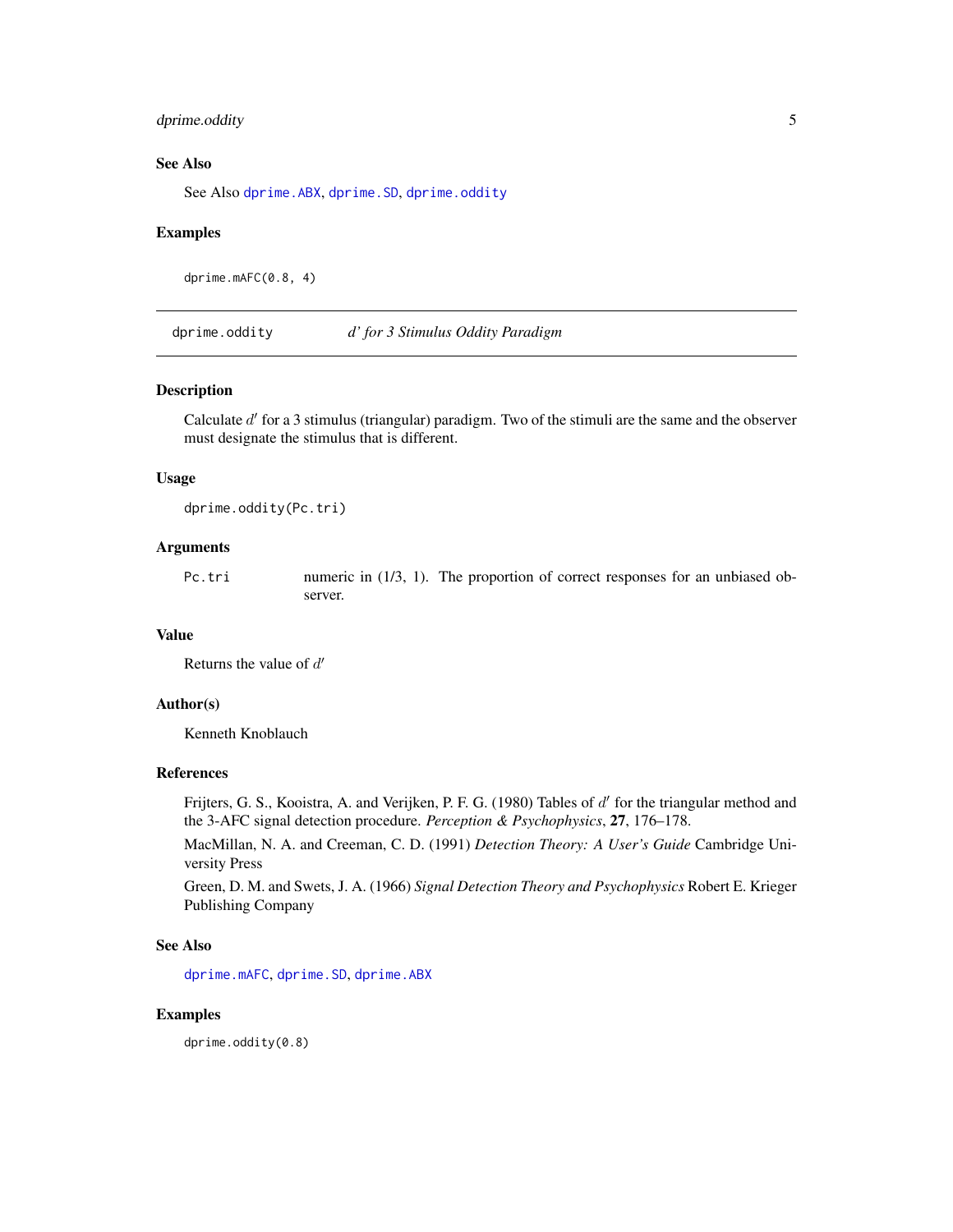<span id="page-5-1"></span><span id="page-5-0"></span>

# Description

Calulate  $d'$  for same-different paradigm either assuming a differencing strategy or independent observations

# Usage

dprime.SD(H, FA, zdiff, Pcmax, method = "diff")

#### Arguments

| H      | numeric in $[0, 1]$ corresponding to Hit rate                                                                                                                                                                       |
|--------|---------------------------------------------------------------------------------------------------------------------------------------------------------------------------------------------------------------------|
| FA     | numeric in [0, 1] corresponding to False alarm rate                                                                                                                                                                 |
| zdiff  | numeric. Difference of z-scores for Hit and False Alarm rates (only valid for<br>method $"IO"$                                                                                                                      |
| Pcmax  | numeric in $[0, 1]$ . Proportion correct for an unbiased observer, pnorm(zdiff)<br>(only valid for method "IO").                                                                                                    |
| method | character. Specifies the model to describe the observer's criterion for dividing up<br>the decision space, must be either "diff" for a differencing strategy (the default)<br>or "IO" for independent observations. |

#### Details

Two different strategies have been described for how the observer partitions the decision space in the same-different paradigm. With Independent Observations,  $d'$  can be calculated either from the H and FA rates, from the difference of z-scores or from the probability correct of an unbiased observer. Only one of these three choices should be specified in the arguments. For the differencing strategy, only the first of these choices is valid.

# Value

Returns the value of  $d'$ 

# Author(s)

Kenneth Knoblauch

# References

MacMillan, N. A. and Creeman, C. D. (1991) *Detection Theory: A User's Guide* Cambridge University Press

Green, D. M. and Swets, J. A. (1966) *Signal Detection Theory and Psychophysics* Robert E. Krieger Publishing Company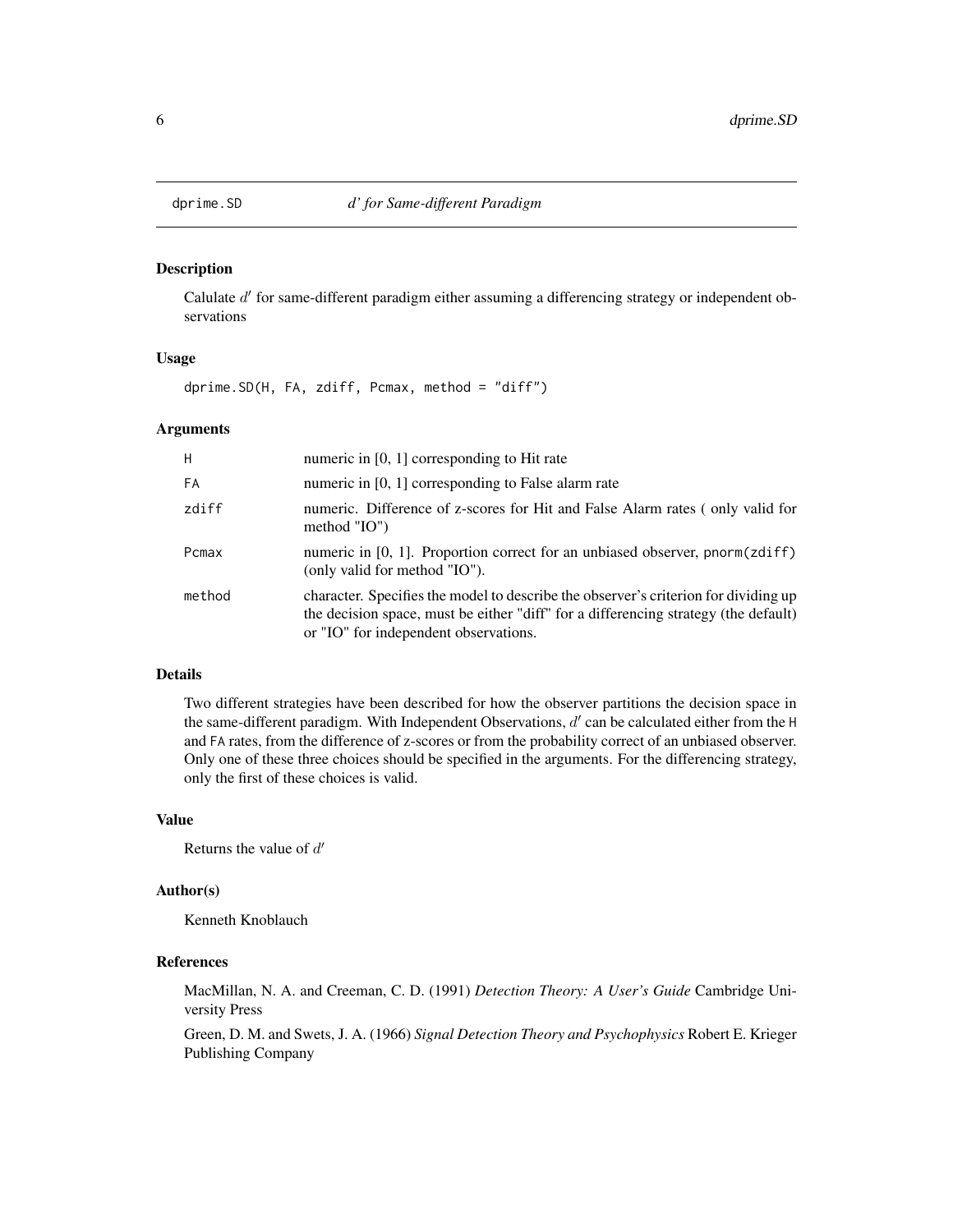#### <span id="page-6-0"></span> $\text{ecc2}$  and  $\text{ecc2}$  and  $\text{ecc2}$  and  $\text{ecc2}$  and  $\text{ecc2}$  and  $\text{ecc2}$  and  $\text{ecc2}$  and  $\text{ecc2}$  and  $\text{ecc2}$  and  $\text{ecc2}$  and  $\text{ecc2}$  and  $\text{ecc2}$  and  $\text{ecc2}$  and  $\text{ecc2}$  and  $\text{ecc2}$  and  $\text{ecc2}$  a

# See Also

[dprime.mAFC](#page-3-1), [dprime.ABX](#page-1-1), [dprime.oddity](#page-4-1)

# Examples

```
dprime.SD(H = 0.642, F = 0.3)
dprime. SD(H = 0.75, F = 0.3, method = "IO")
dprime.SD(zdiff = qnorm(0.75) - qnorm(0.3), method = "IO")
dprime.SD(Pcmax = pnorm( (qnorm(0.75) - qnorm(0.3))/2 ), method = "IO")
```
ecc2 *4-afc Detection and Identification of Letters*

#### Description

Letter detection and identification at 2 degrees eccentricity in the visual field. On each trial, one of four letters (b, d, p, q) were presented in one of four positions (superior, inferior, left, right) in the visual field. In a given session, the letter height was fixed. Six contrast levels were tested in each session. The data indicate the proportion of correctly identified positions, referred to here as detection, and the proportion of correctly identified letters, conditional on correct identification.

#### Usage

data(ecc2)

# Format

A data frame with 48 observations on the following 5 variables.

Contr numeric. The contrast of the stimulus, defined as Weberian contrast.

task a factor with levels DET ID indicating the two tasks, detection and identification.

Size a numeric vector indicating the letter height

Correct an integer vector indicating the number of correct responses (DET or ID).

Incorrect an integer vector, indicating the number of incorrect responses.

#### References

Yssaad-Fesselier, R. and Knoblauch, K. (2006) Modeling psychometric functions in R. *Behav Res Methods.*, 38(1), 28–41.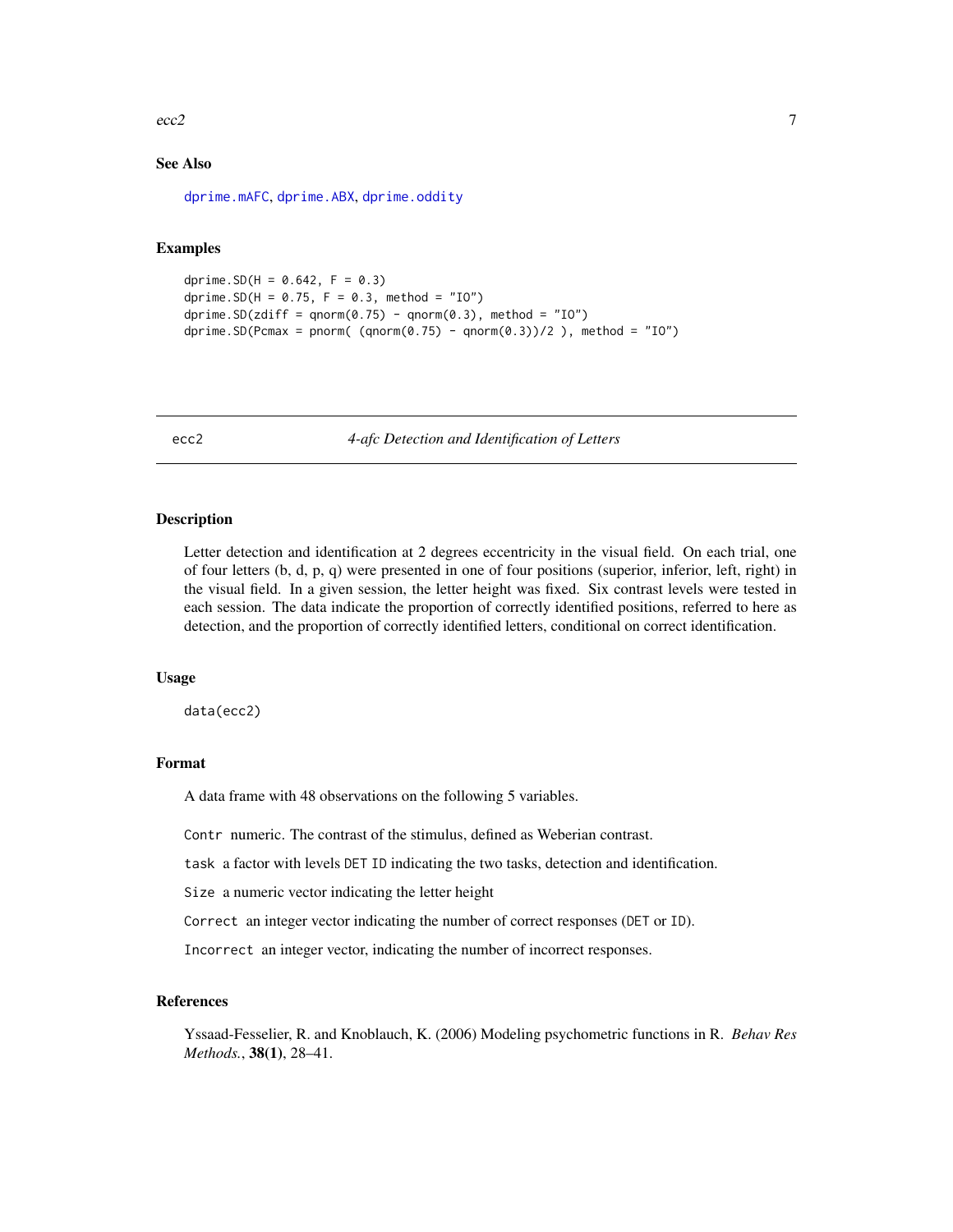# Examples

```
data(ecc2)
library(lattice)
xyplot(Correct/(Correct + Incorrect) ~ ^ c0ntr ~ | ~ Size ~ task, ecc2,type = "b", scale = list(x = list(log = TRUE)),
y = list(limits = c(0, 1.05))),
xlab = "Contrast", ylab = "Proportion Correct Response",
panel = function(x, y, ...)panel.xyplot(x, y, ...)
panel.abline(h = 0.25, lty = 2)
})
```
<span id="page-7-1"></span>

| glm.lambda | mafc Probit Fit to Psychometric Function Profiled on Upper Asymp- |
|------------|-------------------------------------------------------------------|
|            | tote                                                              |

# Description

A wrapper for glm in which the deviance for the model with binomial family and link probit.lambda is profiled as a function of lambda, the upper asymptote of the psychometric function.

#### Usage

```
glm.lambda(formula, data, NumAlt = 2, lambda = seq(0, 0.1, len = 40),
plot.it = FALSE, ...)
```
#### Arguments

| formula    | a symbolic description of the model to be fit                                                                                                                                                                                                                                      |
|------------|------------------------------------------------------------------------------------------------------------------------------------------------------------------------------------------------------------------------------------------------------------------------------------|
| data       | an optional data frame, list or environment (or object coercible by as, data, frame<br>to a data frame) containing the variables in the model. If not found in data,<br>the variables are taken from environment (formula), typically the environment<br>from which glm is called. |
| NumAlt     | the number of alternatives, m in the mafc experiment from which the data arise                                                                                                                                                                                                     |
| lambda     | a sequence of values to profile for the upper asymptote of the psychometric<br>function                                                                                                                                                                                            |
| plot.it    | logical indicating whether to plot the profile of the deviances as a function of<br>lambda                                                                                                                                                                                         |
| $\ddots$ . | further arguments passed to glm                                                                                                                                                                                                                                                    |

# Details

The psychometric function fit to the data is described by

$$
P(x) = 1/m + (1 - 1/m - \lambda)\Phi(x)
$$

where m is the number of alternatives and the lower asymptote,  $1 - \lambda$  is the upper asymptote and Φ is the cumulative normal function.

<span id="page-7-0"></span>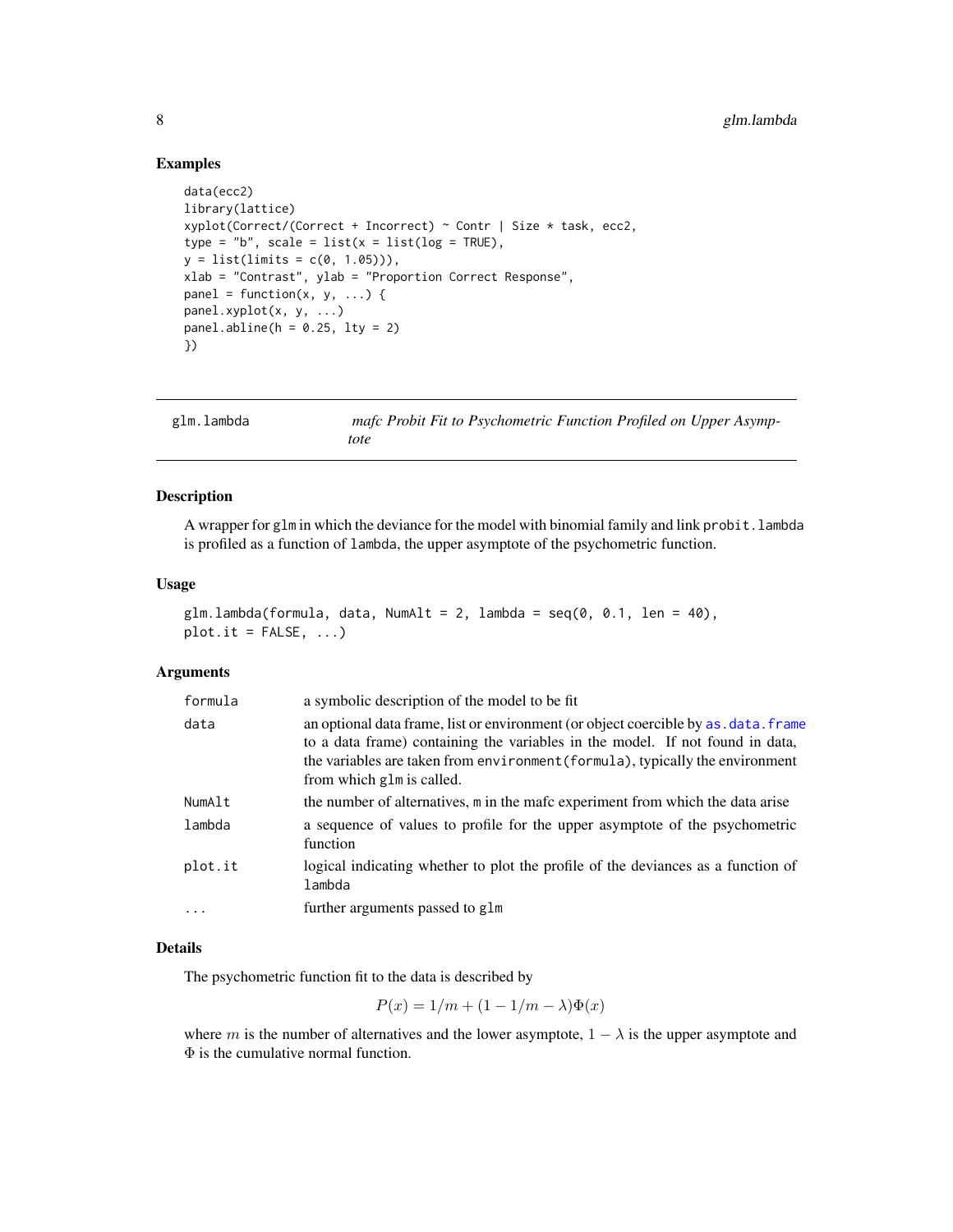# <span id="page-8-0"></span>glm.lambda 9

#### Value

returns an object of class 'lambda' which inherits from classes 'glm' and 'lm'. It only differs from an object of class 'glm' in including two additional components, lambda, giving the estimated minimum of the profile by fitting a quadratic to the profile and a data frame containing the profiled deviance values for each value of lambda tested. The degrees of freedom are reduced by 1 to take into account the estimation of lambda.

# Note

If the minimum occurs outside the interval examined, an error might occur. In any case, re-running the function with a new range of lambda that includes the minimum should work. if the plotted profile indicates that the fitted quadratic does not describe well the profile at the minimum, refitting with a more restricted range of lambda is recommended.

#### Author(s)

Ken Knoblauch

### References

Wichmann, F. A. and Hill, N. J. (2001) The psychometric function: I.Fitting, sampling, and goodness of fit. Percept Psychophys., 63(8), 1293–1313.

Yssaad-Fesselier, R. and Knoblauch, K. (2006) Modeling psychometric functions in R. *Behav Res Methods.*, 38(1), 28–41. (for examples with gnlr).

#### See Also

[mafc](#page-13-1), [glm](#page-0-0), [probit.lambda](#page-15-1), [family](#page-0-0)

```
b \le -3.5g \le -1/3d \leq 0.025a \leftarrow 0.04p <- c(a, b, g, d)
num.tr <- 160
cnt \le 10^seq(-2, -1, length = 6) # contrast levels
#simulated Weibull-Quick observer responses
set.seed(12161952)
truep \leq g + (1 - g - d) * pweibull(cnt, b, a)
ny <- rbinom(length(cnt), num.tr, truep)
nn < - num.tr - nyphat \leq -\frac{ny}{ny + nn}resp.mat \leq matrix(c(ny, nn), ncol = 2)
## First with upper asymptote at 1
dd.glm \leftarrow glm(resp.mat \sim cnt, family = binomial(mafc.probit(3)))summary(dd.glm)
```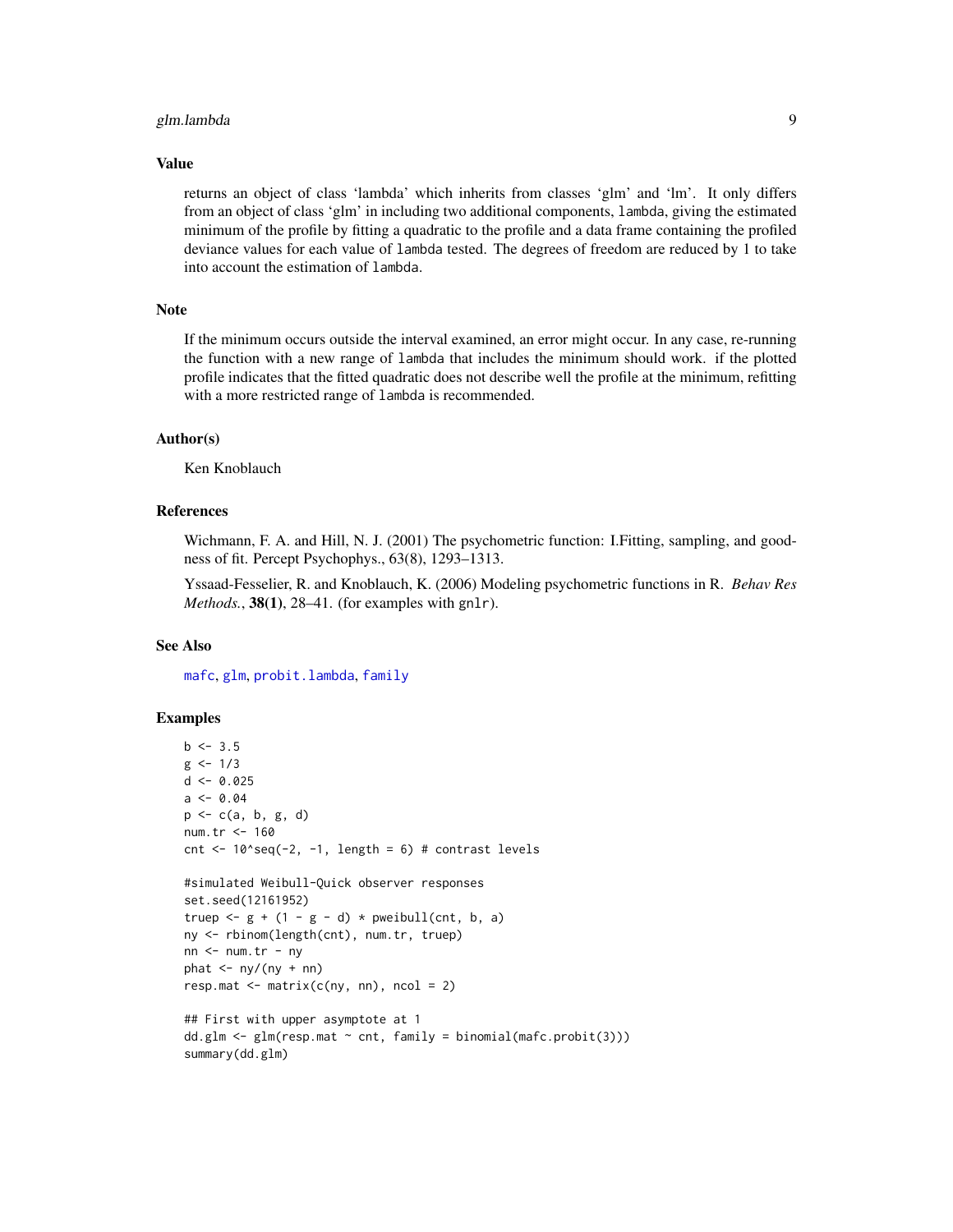```
dd.lam \leq glm.lambda(resp.mat \sim cnt, NumAlt = 3, lambda = seq(0, 0.03,
len = 100, plot.it = TRUE)
summary(dd.lam)
## can refine interval, but doesn't change result much
dd.lam2 <- glm.lambda(resp.mat \sim cnt, NumAlt = 3,
lambda = seq(dd.lam$lambda/sqrt(2), dd.lam$lambda*sqrt(2),
len = 100, plot.it = TRUE)
summary(dd.lam2)
## Compare fits w/ and w/out lambda
anova(dd.glm, dd.lam2, test = "Chisq")
plot(cnt, phat, log = "x", cex = 1.5, ylim = c(0, 1))pcnt <- seq(0.01, 0.1, len = 100)
lines(pcnt, predict(dd.glm, data.frame(cnt = pcnt),
                    type = "response"), lwd = 2)lines(pcnt, predict(dd.lam, data.frame(cnt = pcnt),
                    type = "response"), lwd = 2, lty = 2)
```
<span id="page-9-1"></span>glm.WH *mafc Probit Fit to Psychometric Function with Upper Asymptote Less than One*

# Description

A probit fit of a psychometric function with upper asymptote less than 1 is obtained by cycling between a fit with glm using the probit.lambda link and optimize to estimate lambda, 1 - the upper asymptotic value, until the log Likelihood changes by less than a pre-set tolerance.

# Usage

```
glm.WH(formula, data, NumAlt = 2, lambda.init = 0.01,interval = c(0, 0.05), trace = FALSE, tol = 1e-06, ...)
```
#### Arguments

| formula     | a symbolic description of the model to be fit.                                                                                                                                                                                                                       |
|-------------|----------------------------------------------------------------------------------------------------------------------------------------------------------------------------------------------------------------------------------------------------------------------|
| data        | an optional data frame, list or enviroment (or object coercible by as . data. frame<br>containing the variables in the model. If not found in data, the variables are taken<br>from the environment (formula), typically the environment from glm. WH was<br>called. |
| NumAlt      | integer indicating the number of alternatives $(> 1)$ in the mafc-task. (Default:<br>(2).                                                                                                                                                                            |
| lambda.init | numeric, initial estimate of 1 - upper asymptote.                                                                                                                                                                                                                    |
| interval    | numeric vector giving interval endpoints within which to search for lambda.                                                                                                                                                                                          |
| trace       | logical, indicating whether or not to print out a trace of the iterative process.                                                                                                                                                                                    |
| tol         | numeric, tolerance for ending iterations.                                                                                                                                                                                                                            |
| $\ddots$ .  | futher arguments passed to glm.                                                                                                                                                                                                                                      |

<span id="page-9-0"></span>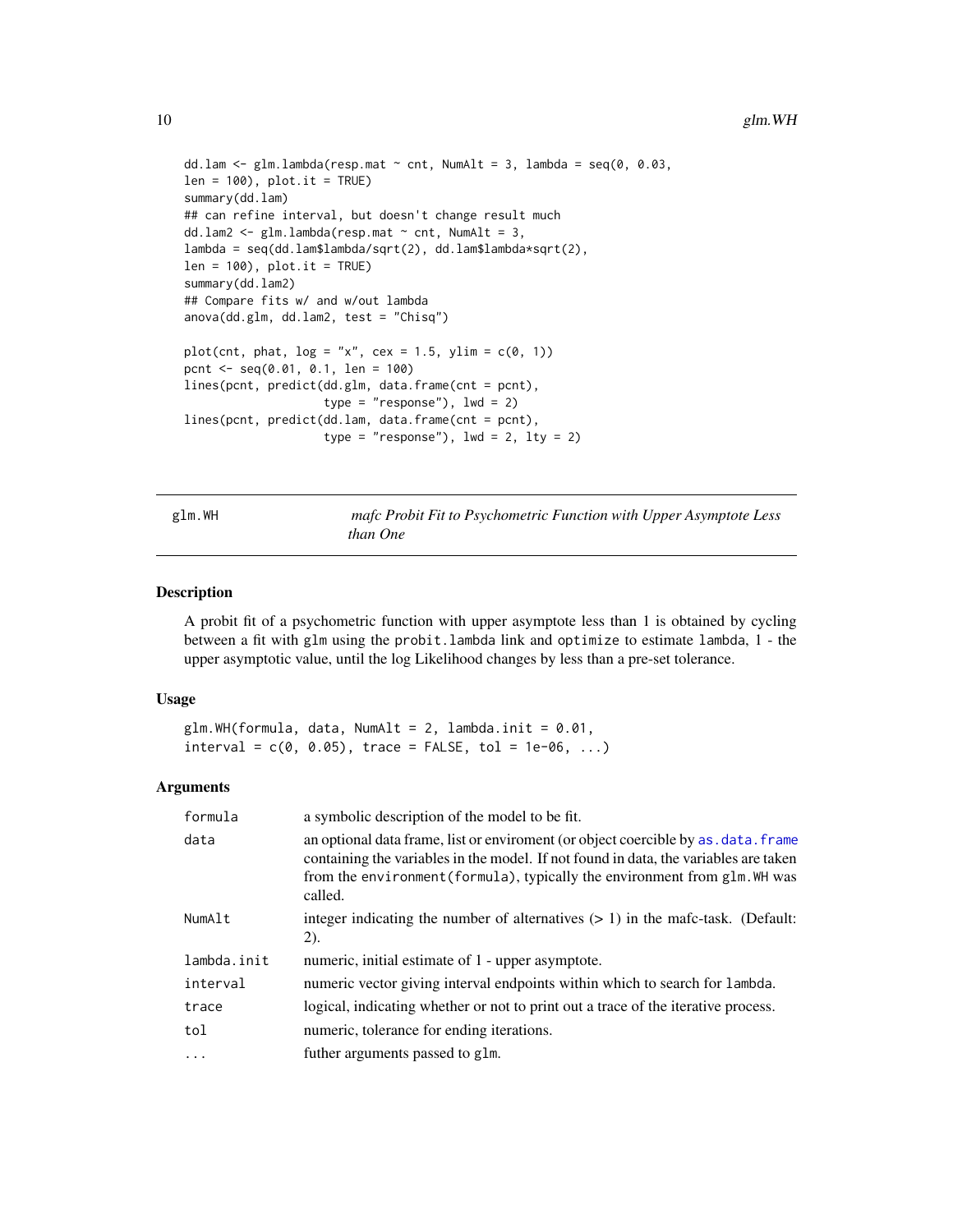#### <span id="page-10-0"></span>Details

The psychometric function fit to the data is described by

$$
P(x) = 1/m + (1 - 1/m - \lambda)\Phi(x)
$$

where m is the number of alternatives and the lower asymptote,  $1 - \lambda$  is the upper asymptote and Φ is the cumulative normal function.

# Value

returns an object of class 'lambda' which inherits from classes 'glm' and 'lm'. It only differs from an object of class 'glm' in including an additional components, lambda, giving the estimated minimum of lambda. The degrees of freedom are reduced by 1 to take into account the estimation of lambda.

#### Author(s)

Ken Knoblauch

#### References

Wichmann, F. A. and Hill, N. J. (2001) The psychometric function: I.Fitting, sampling, and goodness of fit. Percept Psychophys., 63(8), 1293–1313.

Yssaad-Fesselier, R. and Knoblauch, K. (2006) Modeling psychometric functions in R. *Behav Res Methods.*, 38(1), 28–41. (for examples with gnlr).

# See Also

[mafc](#page-13-1), [glm](#page-0-0),[glm.lambda](#page-7-1), [probit.lambda](#page-15-1), [family](#page-0-0)

```
b \le -3.5g \le -1/4d \le -0.04a \leftarrow 0.04p <- c(a, b, g, d)
num.tr <- 160
cnt \le 10^seq(-2, -1, length = 6) # contrast levels
#simulated Weibull-Quick observer responses
truep \leq g + (1 - g - d) * pweibull(cnt, b, a)
ny <- rbinom(length(cnt), num.tr, truep)
nn <- num.tr - ny
phat \leq -\frac{ny}{ny + nn}resp.mat \leq matrix(c(ny, nn), ncol = 2)
tst.glm <- glm(resp.mat \sim cnt, binomial(mafc.probit(1/g)))
pcnt <- seq(0.005, 1, len = 1000)
plot(cnt, phat, log = "x", ylim = c(0, 1), xlim = c(0.005, 1),cex = 1.75)
```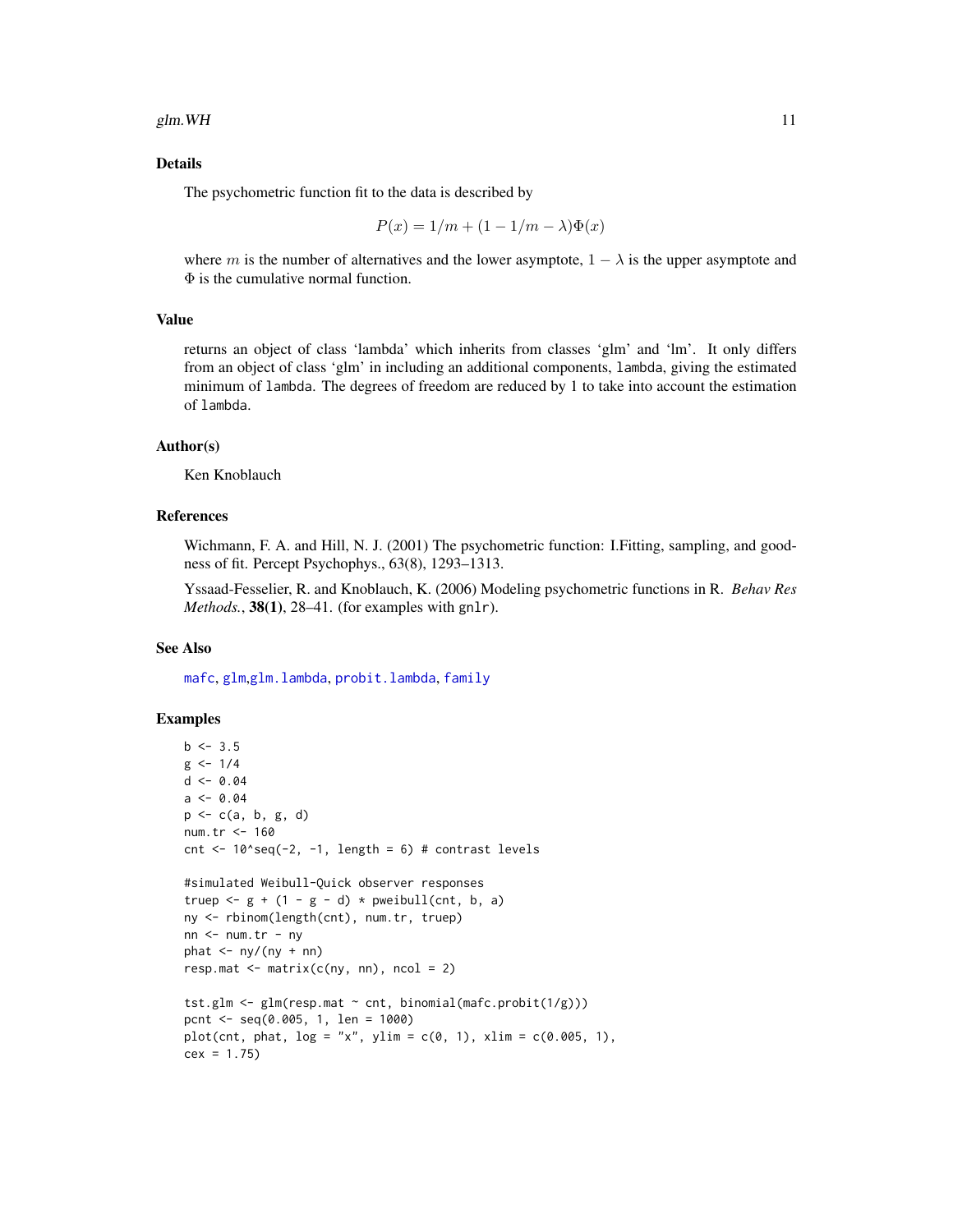```
lines(pcnt, predict(tst.glm, data.frame(cnt = pcnt), type = "response"), lwd = 2)
tst.lam <- glm.WH(resp.mat \sim cnt, NumAlt = 1/g, trace = TRUE)
lines(pcnt, predict(tst.lam, data.frame(cnt = pcnt),
type = "response"), lty = 2, lwd = 2)
```
logit.2asym *Links for Binomial Family with Variable Upper/Lower Asymptotes*

#### Description

These functions provide links for the binamial family so that psychometric functions can be fit with *both* the upper and lower asymptotes different from 1 and 0, respectively.

# Usage

logit.2asym(g, lam) probit.2asym(g, lam) cauchit.2asym(g, lam) cloglog.2asym(g, lam) weib.2asym( ... )

#### Arguments

| g         | numeric in the range $(0, 1)$ , normally $\leq 0.5$ , however, which specifies the lower<br>asymptote of the psychometric function. |
|-----------|-------------------------------------------------------------------------------------------------------------------------------------|
| lam       | numeric in the range $(0, 1)$ , specifying 1 - the upper asymptote of the psycho-<br>metric function.                               |
| $\ddotsc$ | used just to pass along the formals of cloglog. 2 asym as arguments to we ib. 2 asym.                                               |

# Details

These links are used to specify psychometric functions with the form

$$
P(x) = \gamma + (1 - \gamma - \lambda)p(x)
$$

where  $\gamma$  is the lower asymptote and *lambda* is 1− the upper asymptote, and  $p(x)$  is the base psychometric function, varying between 0 and 1.

# Value

Each link returns a list containing functions required for relating the response to the linear predictor in generalized linear models and the name of the link.

| linkfun  | The link function                                   |
|----------|-----------------------------------------------------|
| linkinv  | The inverse link function                           |
| mu.eta   | The derivative of the inverse link                  |
| valideta | The domain over which the linear predictor is valid |
| link     | A name to be used for the link                      |

<span id="page-11-0"></span>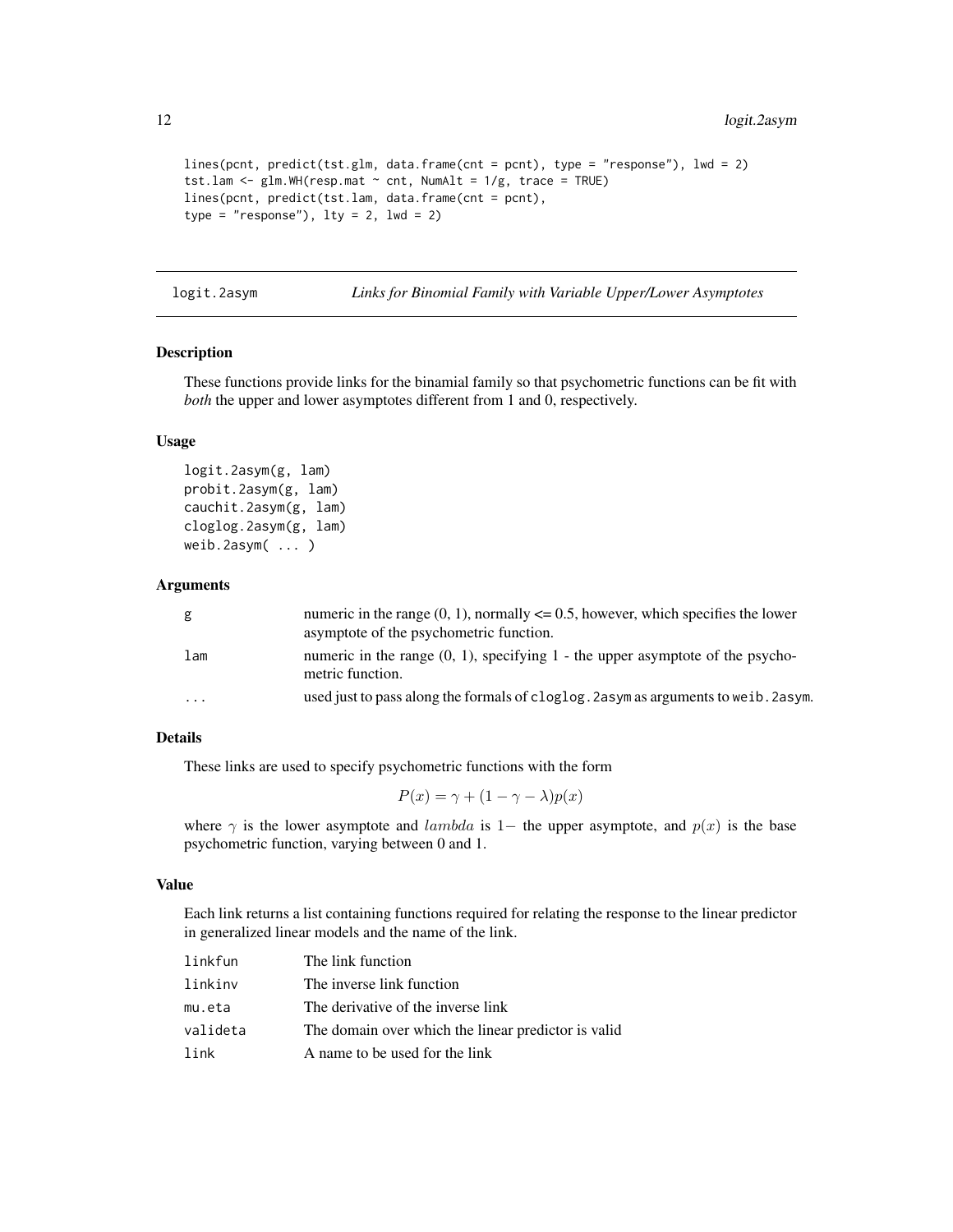# <span id="page-12-0"></span>logit.2asym 13

# Author(s)

Kenneth Knoblauch

#### References

Klein S. A. (2001) Measuring, estimating, and understanding the psychometric function: a commentary. *Percept Psychophys.*, 63(8), 1421–1455.

Wichmann, F. A. and Hill, N. J. (2001) The psychometric function: I.Fitting, sampling, and goodness of fit. *Percept Psychophys.*, 63(8), 1293–1313.

# See Also

[glm](#page-0-0), [glm](#page-0-0) [make.link](#page-0-0), [psyfun.2asym](#page-17-1)

```
#A toy example,
b \le -3g <- 0.05 # simulated false alarm rate
d \le -0.03a \le -0.04p <- c(a, b, g, d)
num.tr <- 160
cnt \le 10^seq(-2, -1, length = 6) # contrast levels
#simulated Weibull-Quick observer responses
truep \leftarrow g + (1 - g - d) * pweibull(cnt, b, a)
ny <- rbinom(length(cnt), num.tr, truep)
nn <- num.tr - ny
phat \leq -\frac{ny}{ny + nn}resp.mat \leq matrix(c(ny, nn), ncol = 2)
ddprob.glm <- psyfun.2asym(resp.mat ~ cnt, link = probit.2asym)
ddlog.glm <- psyfun.2asym(resp.mat ~ cnt, link = logit.2asym)
# Can fit a Weibull function, but use log contrast as variable
ddweib.glm <- psyfun.2asym(resp.mat ~ log(cnt), link = weib.2asym)
ddcau.glm \leftarrow psyfun.2asym(resp.mat \sim cnt, link = cauchit.2asym)plot(cnt, phat, log = "x", cex = 1.5, ylim = c(0, 1))pcnt <- seq(0.01, 0.1, len = 100)
lines(pcnt, predict(ddprob.glm, data.frame(cnt = pcnt),
type = "response"), 1wd = 5)
lines(pcnt, predict(ddlog.glm, data.frame(cnt = pcnt),
type = "response"), lwd = 2, lty = 2, col = "blue")lines(pcnt, predict(ddweib.glm, data.frame(cnt = pcnt),
type = "response"), 1wd = 3, col = "grey")lines(pcnt, predict(ddcau.glm, data.frame(cnt = pcnt),
type = "response"), 1wd = 3, col = "grey", 1ty = 2)
```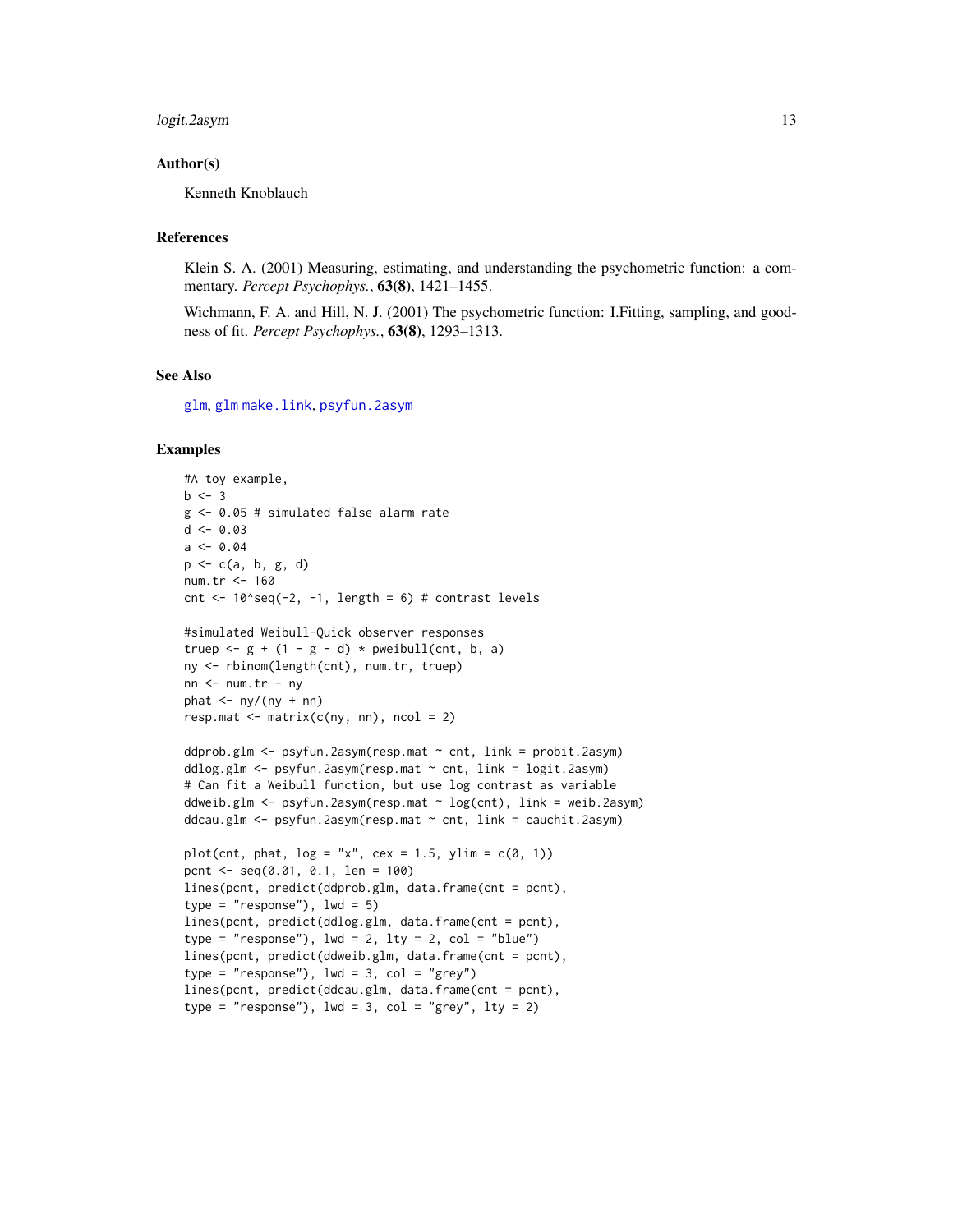# <span id="page-13-1"></span><span id="page-13-0"></span>Description

These provide links for the binomial family for fitting m-alternative forced-choice psychophysical functions.

# Usage

```
m = 2)
mafc.probit( .m = 2)
mafc.cloglog( .m = 2)
mafc.weib( ... )
mafc.cauchit( .m = 2)
```
# Arguments

| $\cdot$ m               | is the integer number (>1) of choices (Default to 2AFC). For $m = 1$ (Yes/No |
|-------------------------|------------------------------------------------------------------------------|
|                         | paradigm), use one of the built-in links for the binomial family.            |
| $\cdot$ $\cdot$ $\cdot$ | just to pass along the formals of mafc.cloglog.                              |

# Details

These functions provide links for fitting psychometric functions arising from an m-alternative forcedchoice experiment. The estimated coefficients of the linear predictor influence both the location and the slope of the psychometric function(s), but provide no means of estimating the upper aymptote which is constrained to approach 1. If the upper asympotote must be estimated, it would be better to maximize directly the likelihood, either with a function like optim or gnlr from package gnlm (available at <https://www.commanster.eu/rcode.html>). Alternatively, the function [probit.lambda](#page-15-1) can be used with a known upper asymptote, or [glm.lambda](#page-7-1) or [glm.WH](#page-9-1) to estimate one, with a probit link. mafc.weib is just an alias for mafc.cloglog.

#### Value

Each link returns a list containing functions required for relating the response to the linear predictor in generalized linear models and the name of the link.

| linkfun  | The link function                                   |
|----------|-----------------------------------------------------|
| linkinv  | The inverse link function                           |
| mu.eta   | The derivative of the inverse link                  |
| valideta | The domain over which the linear predictor is valid |
| link     | A name to be used for the link                      |

#### Author(s)

Kenneth Knoblauch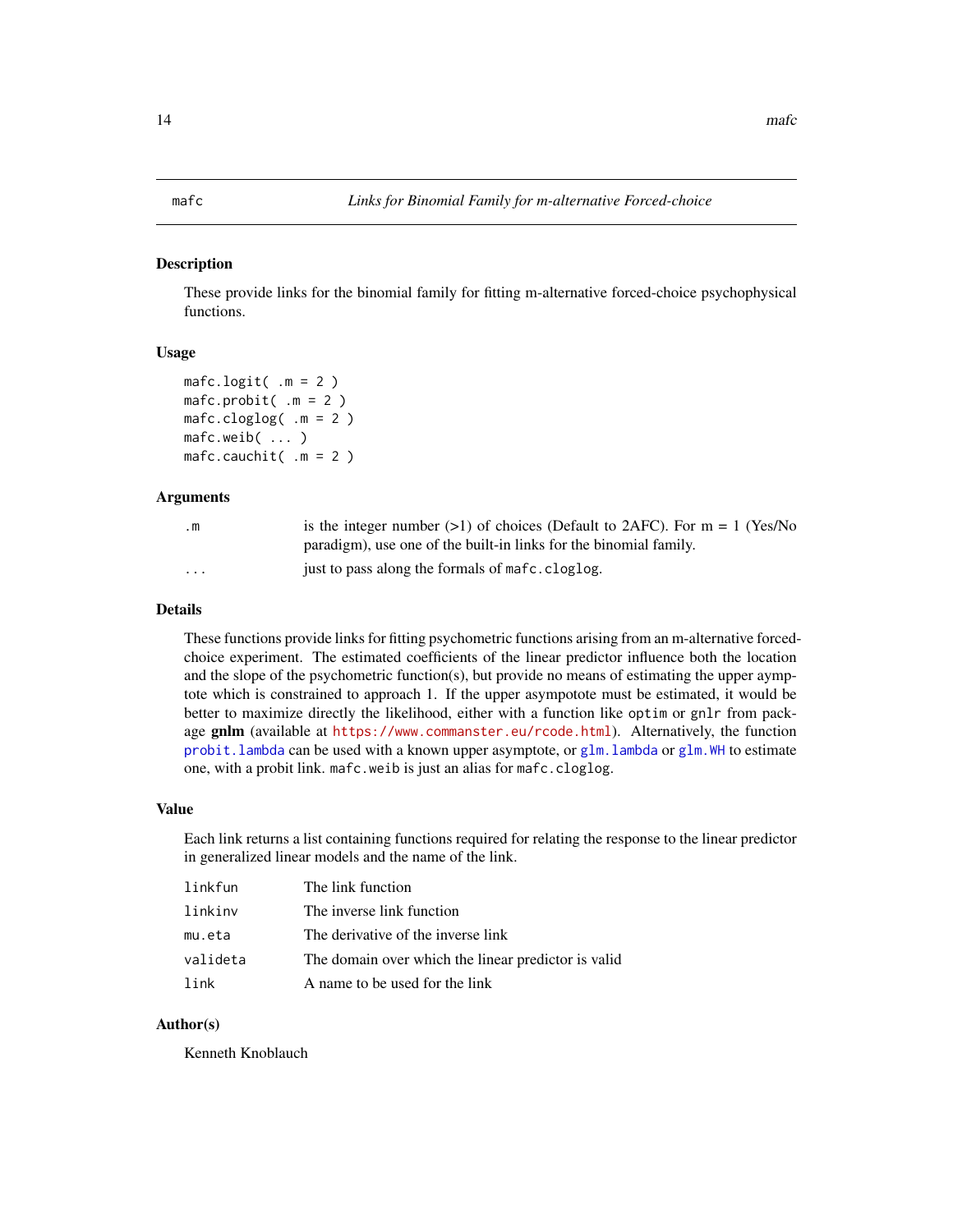#### <span id="page-14-0"></span> $m$ afc  $\frac{15}{2}$

# References

Williams J, Ramaswamy D and Oulhaj A (2006) 10 Hz flicker improves recognition memory in older people *BMC Neurosci.* 2006 5;7:21 [https://www.ncbi.nlm.nih.gov/pmc/articles/](https://www.ncbi.nlm.nih.gov/pmc/articles/PMC1434755/) [PMC1434755/](https://www.ncbi.nlm.nih.gov/pmc/articles/PMC1434755/) (for an example developed prior to this one, but for  $m = 2$ ).

Klein S. A. (2001) Measuring, estimating, and understanding the psychometric function: a commentary. *Percept Psychophys.*, 63(8), 1421–1455.

Wichmann, F. A. and Hill, N. J. (2001) The psychometric function: I.Fitting, sampling, and goodness of fit. *Percept Psychophys.*, 63(8), 1293–1313.

Yssaad-Fesselier, R. and Knoblauch, K. (2006) Modeling psychometric functions in R. *Behav Res Methods.*, **38(1)**, 28–41. (for examples with gnlr).

# See Also

[family](#page-0-0), [make.link](#page-0-0), [glm](#page-0-0), [optim](#page-0-0), [probit.lambda](#page-15-1), [glm.lambda](#page-7-1), [glm.WH](#page-9-1)

```
#A toy example,
b \le -3.5g \le -1/3d \le -0.0a \leq 0.04p <- c(a, b, g, d)
num.tr <- 160
cnt \le 10^seq(-2, -1, length = 6) # contrast levels
#simulated observer responses
truep \leftarrow g + (1 - g - d) * pweibull(cnt, b, a)
ny <- rbinom(length(cnt), num.tr, truep)
nn < -num.tr - nyphat \langle -ny/(ny + nn) \rangleresp.mat \leq matrix(c(ny, nn), ncol = 2)
ddprob.glm <- glm(resp.mat \sim cnt, family = binomial(mafc.probit(3)))
ddlog.glm <- glm(resp.mat \sim cnt, family = binomial(mafc.logit(3)))
# Can fit a Weibull function, but use log contrast as variable
ddweib.glm \leq glm(resp.mat \sim log(cnt), family = binomial(mafc.cloglog(3)))
ddcau.glm \leq glm(resp.mat \sim log(cnt), family = binomial(mafc.cauchit(3)))
plot(cnt, phat, log = "x", cex = 1.5, ylim = c(0, 1))
pcnt <- seq(0.01, 0.1, len = 100)
lines(pcnt, predict(ddprob.glm, data.frame(cnt = pcnt),
type = "response"), 1wd = 2)
lines(pcnt, predict(ddlog.glm, data.frame(cnt = pcnt),
type = "response"), lwd = 2, lty = 2)
lines(pcnt, predict(ddweib.glm, data.frame(cnt = pcnt),
type = "response"), 1wd = 3, col = "grey")lines(pcnt, predict(ddcau.glm, data.frame(cnt = pcnt),
type = "response"), 1wd = 3, col = "grey", 1ty = 2)
```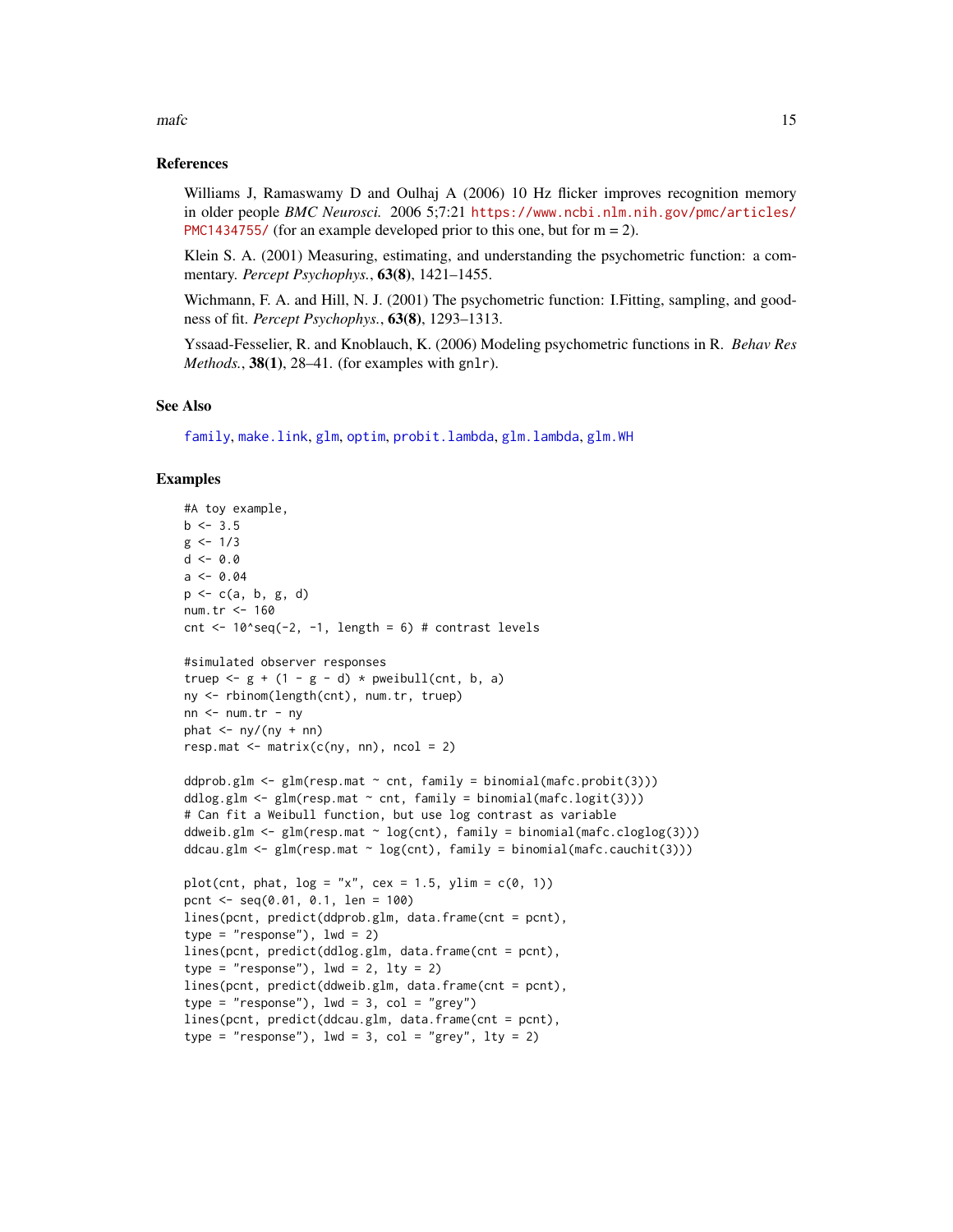```
# Weibull parameters \alpha and \beta
cc <- coef(ddweib.glm)
alph <- exp(-cc[1]/cc[2])
bet \leftarrow cc[2]
#More interesting example with data from Yssaad-Fesselier and Knoblauch
data(ecc2)
ecc2.glm <- glm(cbind(Correct, Incorrect) ~ Contr * Size * task,
family = binomial(mafc.probit(4)), data = ecc2)summary(ecc2.glm)
ecc2$fit <- fitted(ecc2.glm)
library(lattice)
xyplot(Correct/(Correct + Incorrect) ~ ^cCont ~ | ~ Size ~ task, data = ecc2,subscripts = TRUE, ID = with(ecc2, Size + as.numeric(task)),
scale = list(x = list(log = TRUE),y = list(limits = c(0, 1.05))),
xlab = "Contrast", ylab = "Proportion Correct Response",
aspect = "xy",
panel = function(x, y, subscripts, ID, \ldots) {
which = unique(ID[subscripts])
llines(x, ecc2$fit[which == ID], col = "black", ...)panelxyplot(x, y, pch = 16, ...)panel.abline(h = 0.25, lty = 2, ...)
}
)
```
<span id="page-15-1"></span>probit.lambda *mafc Probit Link for Binomial Family with Upper Asymptote < 1*

# Description

This function provides a link for the binomial family for fitting m-alternative forced-choice, with a probit link and with the upper asymptote permitted to be less than 1.

#### Usage

```
probit.lambda(m = 2, lambda = 0)
```
# Arguments

| m      | is the integer number $(>1)$ of choices (Default to 2AFC).                                          |
|--------|-----------------------------------------------------------------------------------------------------|
| lambda | number in $[0, 1]$ indicating 1 minus the upper asymptotic value of the psycho-<br>metric function. |

<span id="page-15-0"></span>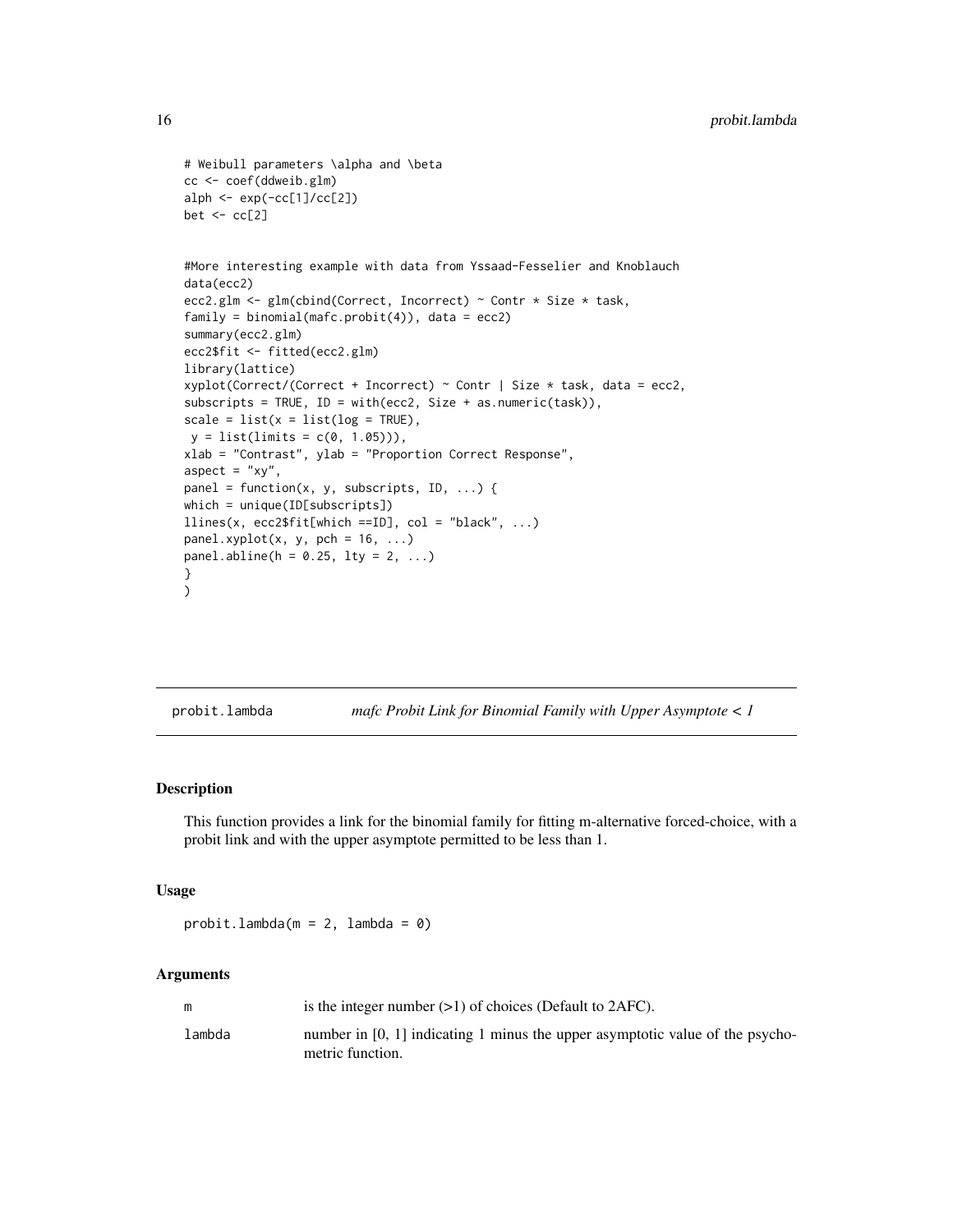# <span id="page-16-0"></span>probit.lambda 17

# Details

This function provides a link for fitting psychometric functions arising from an m-alternative forcedchoice experiment using a probit link and allowing that the upper aymptote is less than 1. The psychometric function fit to the data is described by

$$
P(x) = 1/m + (1 - 1/m - \lambda)\Phi(x)
$$

where m is the number of alternatives and the lower asymptote,  $1 - \lambda$  is the upper asymptote and  $\Phi$  is the cumulative normal function.

# Value

The link returns a list containing functions required for relating the response to the linear predictor in generalized linear models and the name of the link.

| linkfun  | The link function                                   |
|----------|-----------------------------------------------------|
| linkinv  | DTHe inverse link function                          |
| mu.eta   | The derivative of the inverse link function         |
| valideta | The domain over which the linear predictor is valid |
| link     | A name to be used for the link                      |

#### Note

Due to the difficulty of the task, subject error or incorrectly recorded data, psychophysical data may reveal less than perfect performance when stimulus differences are readily visible. When this occurs, letting the upper asymptote be less than 1 often results in a better fit to the data and a less-biased estimate of the steepness of the curve (see example below).

# Author(s)

Ken Knoblauch

# References

Wichmann, F. A. and Hill, N. J. (2001) The psychometric function: I.Fitting, sampling, and goodness of fit. *Percept Psychophys.*, 63(8), 1293–1313.

# See Also

[mafc](#page-13-1), [glm](#page-0-0), [glm.lambda](#page-7-1), [family](#page-0-0), [make.link](#page-0-0)

```
b \le -3.5g \le -1/3d < -0.025a \le -0.04p \leftarrow c(a, b, g, d)num.tr <- 160
```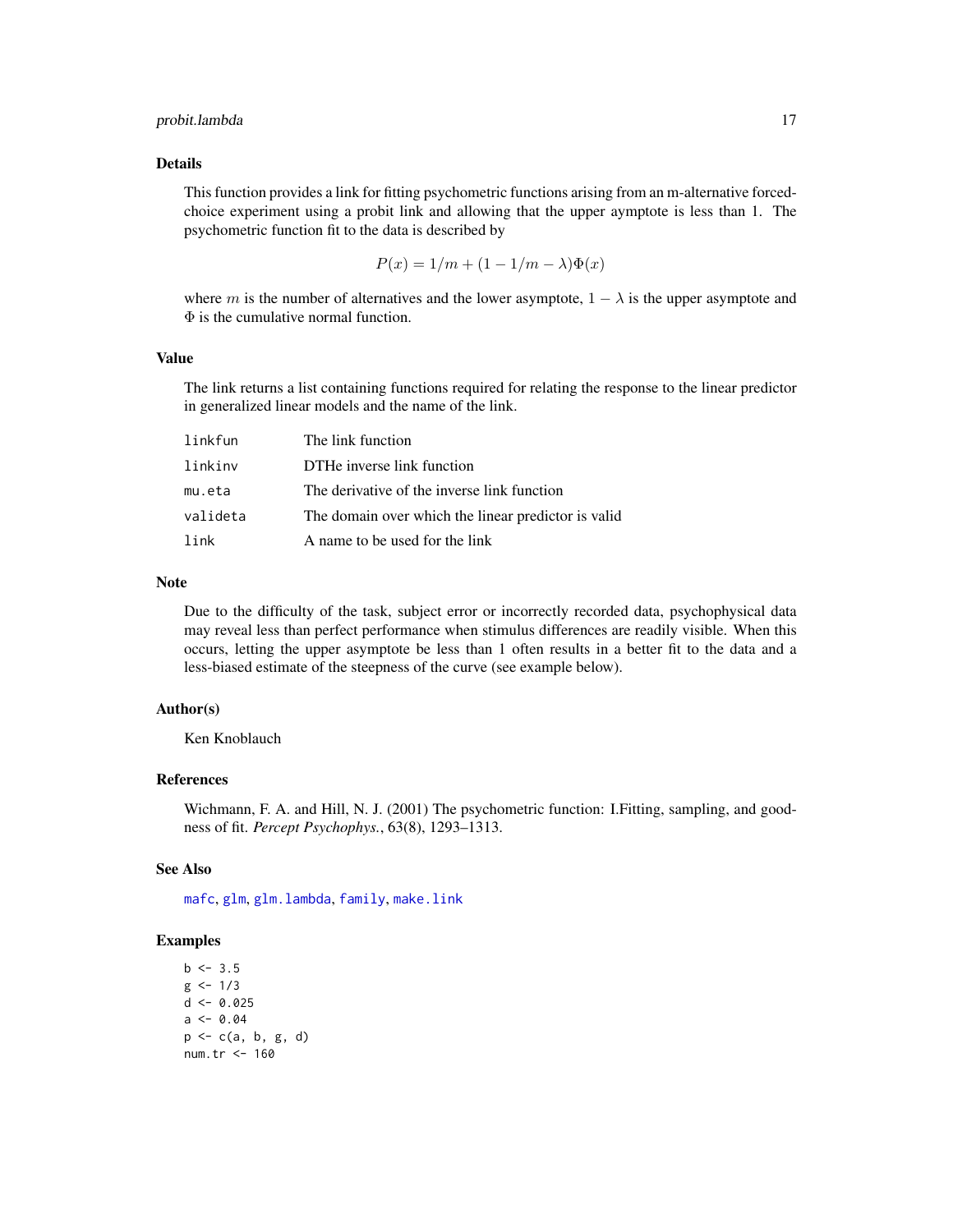```
cnt \le 10^seq(-2, -1, length = 6) # contrast levels
#simulated Weibull-Quick observer responses
truep \leftarrow g + (1 - g - d) * pweibull(cnt, b, a)
ny <- rbinom(length(cnt), num.tr, truep)
nn <- num.tr - ny
phat \leftarrow ny/(ny + nn)resp. mat < - matrix(c(ny, nn), ncol = 2)ddprob.glm \leq glm(resp.mat \sim cnt, family = binomial(mafc.probit(3)))
ddprob.lam <- glm(resp.mat ~ cnt, family = binomial(probit.lambda(3, 0.025)))
AIC(ddprob.glm, ddprob.lam)
plot(cnt, phat, log = "x", cex = 1.5, ylim = c(0, 1))pcnt <- seq(0.01, 0.1, len = 100)
lines(pcnt, predict(ddprob.glm, data.frame(cnt = pcnt),
                        type = "response"), lwd = 2)
lines(pcnt, predict(ddprob.lam, data.frame(cnt = pcnt),
                        type = "response"), lwd = 2, lty = 2)
```
psyfun.2asym *Fit Psychometric Functions and Upper and Lower Asymptotes*

#### Description

Fits psychometric functions allowing for variation of both upper and lower asymptotes. Uses a procedure that alternates between fitting linear predictor with glm and estimating the asymptotes with optim until a minimum in -log likelihood is obtained within a tolerance.

#### Usage

```
psyfun.2asym(formula, data, link = logit.2asym, init.g = 0.01,
init.lang = 0.01, trace = FALSE, tol = 1e-06,
mxNumAlt = 50, ...
```
# Arguments

| formula  | a two sided formula specifying the response and the linear predictor                                                |
|----------|---------------------------------------------------------------------------------------------------------------------|
| data     | a data frame within which the formula terms are interpreted                                                         |
| link     | a link function for the binomial family that allows specifying both upper and<br>lower asymptotes                   |
| init.g   | numeric specifying the initial estimate for the lower asymptote                                                     |
| init.lam | numeric specifying initial estimate for 1 - upper asymptote                                                         |
| trace    | logical indicating whether to show the trace of the minimization of -log likeli-<br>hood                            |
| tol      | numeric indicating change in -log likelihood as a criterion for stopping iteration.                                 |
| mxNumAlt | integer indicating maximum number of alternations between glm and optim<br>steps to perform if minimum not reached. |
| $\cdot$  | additional arguments passed to glm                                                                                  |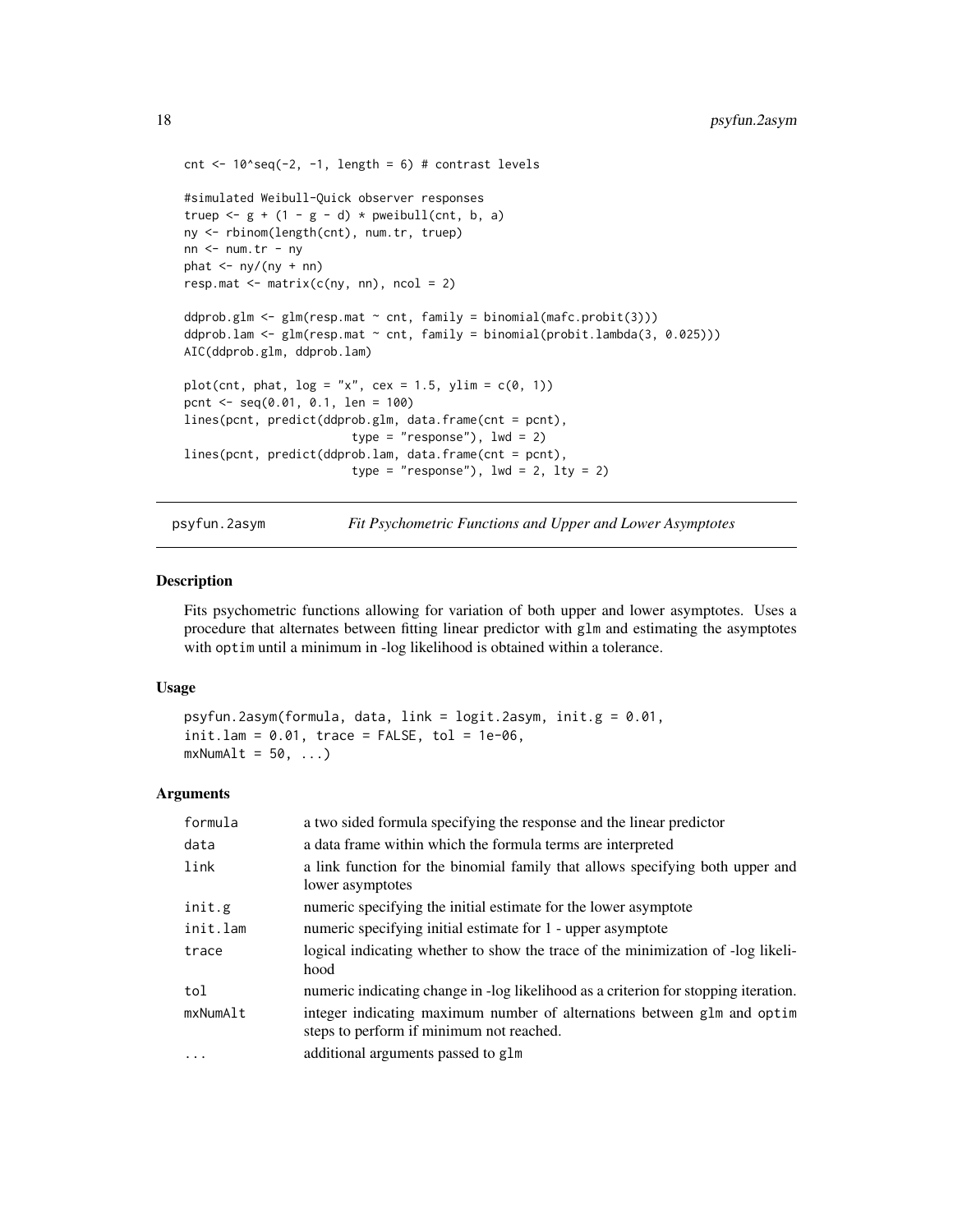# <span id="page-18-0"></span>psyfun.2asym 19

# Details

The function is a wrapper for glm for fitting psychometric functions with the equation

$$
P(x) = \gamma + (1 - \gamma - \lambda)p(x)
$$

where  $\gamma$  is the lower asymptote and *lambda* is 1− the upper asymptote, and  $p(x)$  is the base psychometric function, varying between 0 and 1.

# Value

list of class 'lambda' inheriting from classes 'glm' and 'lm' and containing additional components

| lambda   | numeric indicating 1 - upper asymptote                                                                                                                                                                                               |
|----------|--------------------------------------------------------------------------------------------------------------------------------------------------------------------------------------------------------------------------------------|
| gam      | numeric indicating lower asymptote                                                                                                                                                                                                   |
| SElambda | numeric indicating standard error estimate for lambda based on the Hessian of<br>the last interation of optim. The optimization is done on the value transformed<br>by the function plog is and the value is stored in on this scale |
| SEgam    | numeric indicating standard error estimate for gam estimated in the same fashion<br>as SElambda                                                                                                                                      |

If a diagonal element of the Hessian is sufficiently close to 0, NA is returned.

#### Note

The cloglog.2asym and its alias, weib.2asym, don't converge on occasion. This can be observed by using the trace argument. One strategy is to modify the initial estimates.

# Author(s)

Kenneth Knoblauch

#### References

Klein S. A. (2001) Measuring, estimating, and understanding the psychometric function: a commentary. *Percept Psychophys.*, 63(8), 1421–1455.

Wichmann, F. A. and Hill, N. J. (2001) The psychometric function: I.Fitting, sampling, and goodness of fit. *Percept Psychophys.*, 63(8), 1293–1313.

# See Also

[glm](#page-0-0), [optim](#page-0-0), [glm.lambda](#page-7-1), [mafc](#page-13-1)

```
#A toy example,
set.seed(12161952)
b \le -3g <- 0.05 # simulated false alarm rate
d \le -0.03a \le -0.04
```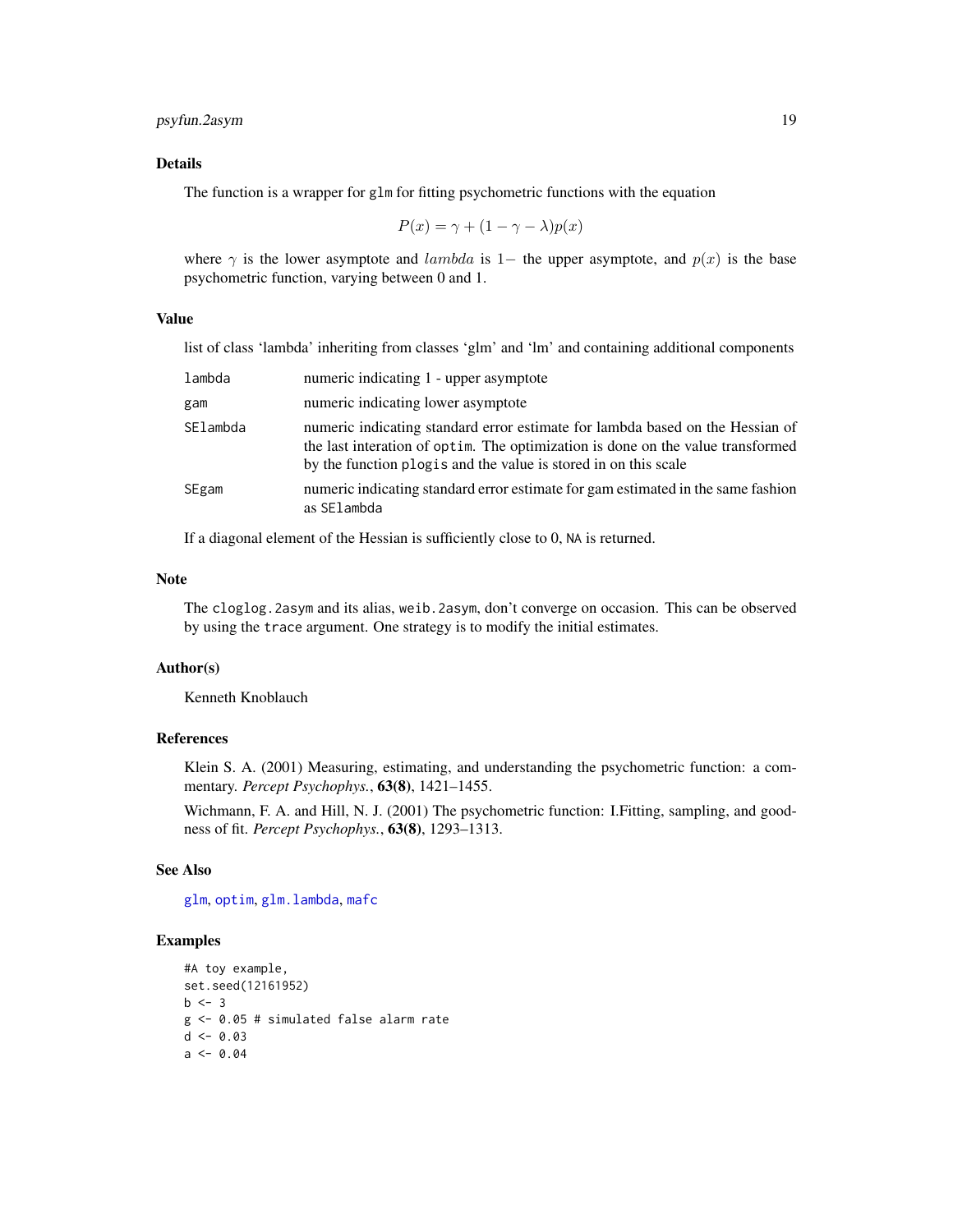```
p \leftarrow c(a, b, g, d)num.tr <- 160
cnt <-10^seq(-2, -1, length = 6) # contrast levels
#simulated Weibull-Quick observer responses
truep \leftarrow g + (1 - g - d) * pweibull(cnt, b, a)
ny <- rbinom(length(cnt), num.tr, truep)
nn < - num.tr - nyphat \leftarrow ny/(ny + nn)resp.mat \leq matrix(c(ny, nn), ncol = 2)
ddprob.glm <- psyfun.2asym(resp.mat ~ cnt, link = probit.2asym)
ddlog.glm <- psyfun.2asym(resp.mat ~ cnt, link = logit.2asym)
# Can fit a Weibull function, but use log contrast as variable
ddweib.glm <- psyfun.2asym(resp.mat ~ log(cnt), link = weib.2asym)
ddcau.glm <- psyfun.2asym(resp.mat ~ cnt, link = cauchit.2asym)
plot(cnt, phat, log = "x", cex = 1.5, ylim = c(0, 1))pcnt <- seq(0.01, 0.1, len = 100)
lines(pcnt, predict(ddprob.glm, data.frame(cnt = pcnt),
type = "response"), 1wd = 5)
lines(pcnt, predict(ddlog.glm, data.frame(cnt = pcnt),
type = "response"), lwd = 2, lty = 2, col = "blue")
lines(pcnt, predict(ddweib.glm, data.frame(cnt = pcnt),
type = "response"), lwd = 3, col = "grey")lines(pcnt, predict(ddcau.glm, data.frame(cnt = pcnt),
type = "response"), 1wd = 3, col = "grey", 1ty = 2)summary(ddprob.glm)
```
RGB *Luminance Calibration Data from Video Projector*

# **Description**

The data were obtained from the measurements of the luminance of the R, G and B channels individually, as well as the three together, W, for each of 21 grey levels, GL from a screen on which a video projector was displaying an image of a uniform field. Grey level has been normalized to the interval  $[0, 1]$ , though originally it is specified as integers in  $[0, 255]$ . The measurements were obtained with a Photo Research 650 spectro-radiometer.

#### Usage

data(RGB)

# Format

A data frame with 84 observations on the following 3 variables.

Lum numeric vector of the measured luminance in candelas/meter<sup>2</sup>

GL The grey level normalized to the interval [0, 1]

Gun factor with levels R G B W

<span id="page-19-0"></span>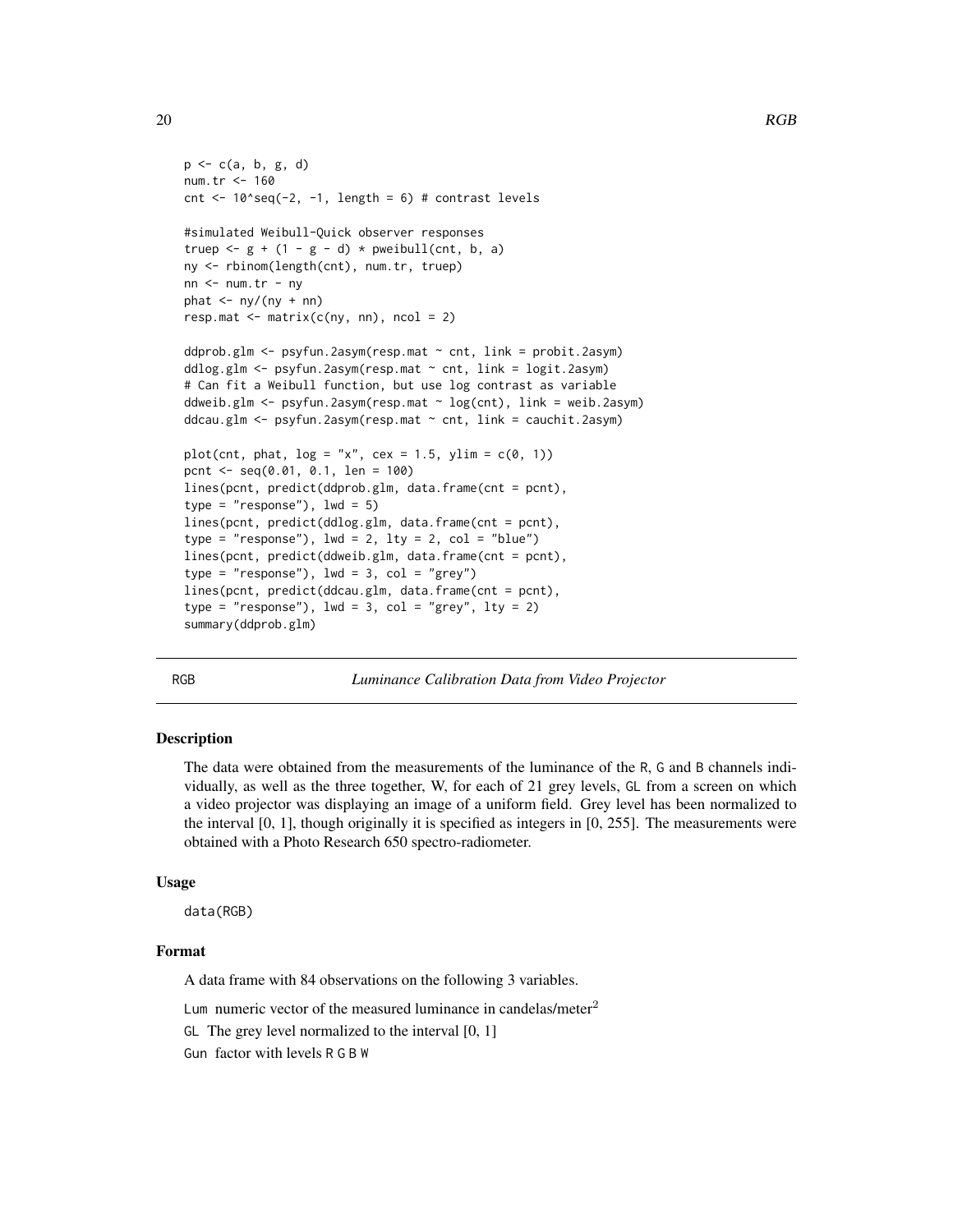# <span id="page-20-0"></span>SS.RGBcalib 21

# Examples

data(RGB)

SS.RGBcalib *Self-Start Functions for Fitting Luminance vs Grey Level Relation on CRT displays*

# Description

This selfStart model evaluates the parameters for describing the luminance vs grey level relation of the R, G and B guns of a CRT-like display, fitting a single exponent, gamma, for each of the 3 guns. It has an initial attribute that will evaluate initial estimates of the parameters, Blev, Br, Bg, Bb and gamm. In the case of fitting data from a single gun or for a combination of guns, as in the sum of the three for calibrating the *white*, the parameter k is used for the coefficient. Both functions include gradient and hessian attributes.

# Usage

SS.calib(Blev, k, gamm, GL) SS.RGBcalib(Blev, Br, Bg, Bb, gamm, Rgun, Ggun, Bgun)

# Arguments

| Blev        | numeric. The black level is the luminance at the 0 grey level                                                      |
|-------------|--------------------------------------------------------------------------------------------------------------------|
| k           | numeric, coefficient of one gun for fitting single gun                                                             |
| Βr          | numeric, coefficient of the R gun                                                                                  |
| <b>Bg</b>   | numeric, coefficient of the G gun                                                                                  |
| <b>Bb</b>   | numeric, coefficient of the B gun                                                                                  |
| gamm        | numeric, the exponent, gamma, applied to the grey level                                                            |
| GL          | numeric, is the grey level for the gun tested, covariate in model matrix in one<br>gun case                        |
| Rgun        | numeric, is a covariate in the model matrix that indicates the grey level for the<br>R gun. See the example below. |
| Ggun        | numeric, is a covariate in the model matrix that indicates the grey level for the<br>G gun                         |
| <b>Bgun</b> | numeric, is a covariate in the model matrix that indicates the grey level for the<br>B gun                         |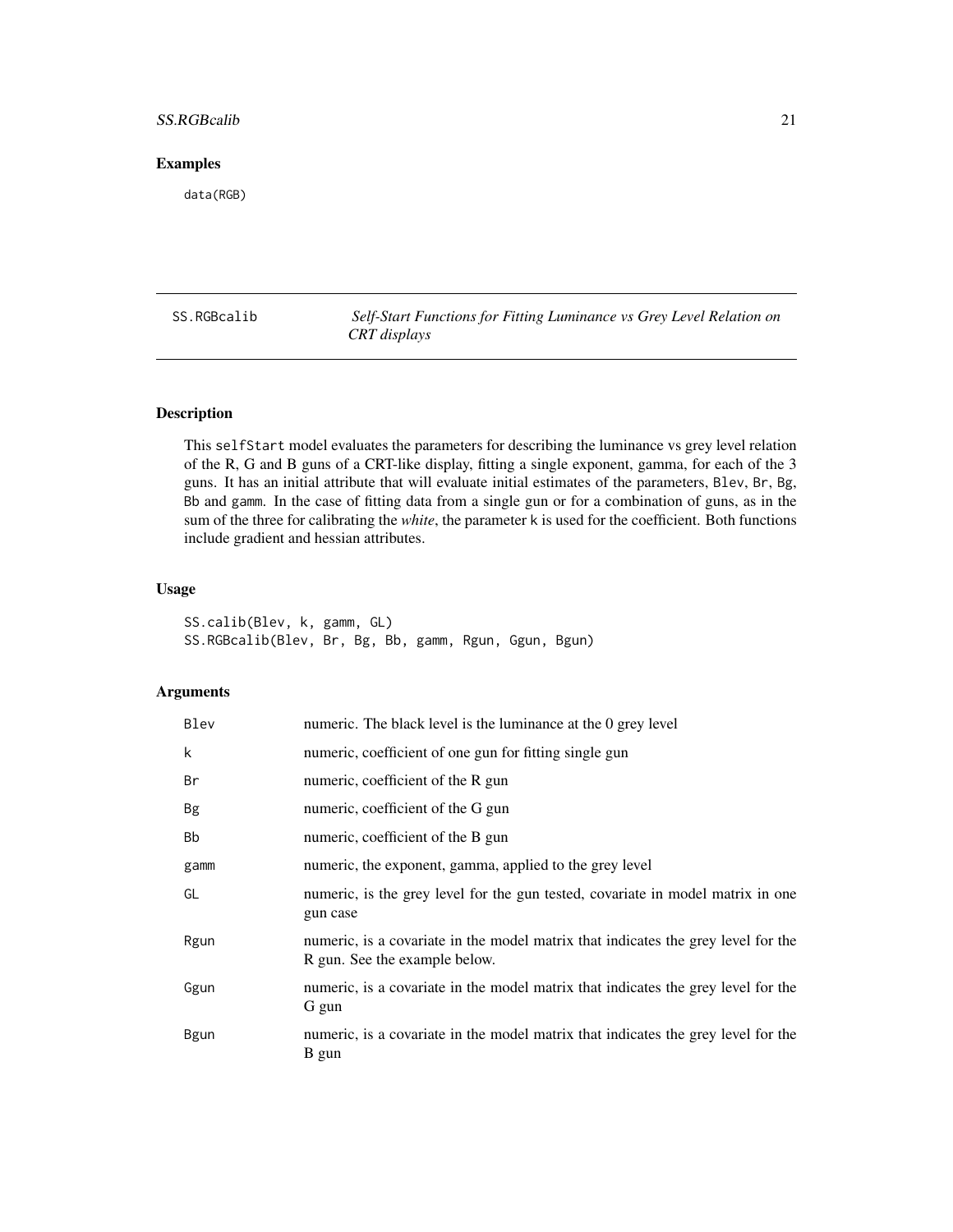# <span id="page-21-0"></span>Details

The model

$$
Lum(GL) = Blev + \beta_i * GL^{\gamma}
$$

where i is in  $\{R, G, B\}$ , usually provides a reasonable description of the change in luminance of a display gun with grey level, GL. This selfStart function estimates  $\gamma$  and the other parameters using the nls function. It is assumed that grey level is normalized to the interval [0, 1]. This results in lower correlation between the linear coefficients of the guns,  $\beta_i$ , than if the actual bit-level is used, e.g., [0, 255], for an 8-bit graphics card (see the example). Also, with this normalization of the data, the coefficients,  $\beta_i$ , provide estimates of the maximum luminance for each gun. The need for the arguments Rgun, Ggun and Bgun is really a kludge in order to add gradient and hessian information to the model.

# Value

returns a numeric vector giving the estimated luminance given the parameters passed as arguments and a gradient matrix and a hessian array as attributes.

#### Author(s)

Kenneth Knoblauch

#### References

 $\sim$ put references to the literature/web site here  $\sim$ 

#### See Also

[nls](#page-0-0)

# Examples

data(RGB)

```
#Fitting a single gun
W.nls <- nls(Lum ~ SS.calib(Blev, k, gamm, GL), data = RGB,
subset = (Gun == "W")summary(W.nls)
```

```
#curvature (parameter effect) is greater when GL is 0:255
Wc.nls <- nls(Lum ~ SS.calib(Blev, k, gamm, GL*255), data = RGB,
subset = (Gun == "W")MASS::rms.curv(W.nls)
MASS::rms.curv(Wc.nls)
pairs(profile(Wc.nls), absVal = FALSE)
pairs(profile(W.nls), absVal = FALSE)
```

```
#Fitting 3 guns with independent gamma's
RGB0.nls <- nlme::nlsList(Lum ~ SS.calib(Blev, k, gamm, GL) | Gun,
```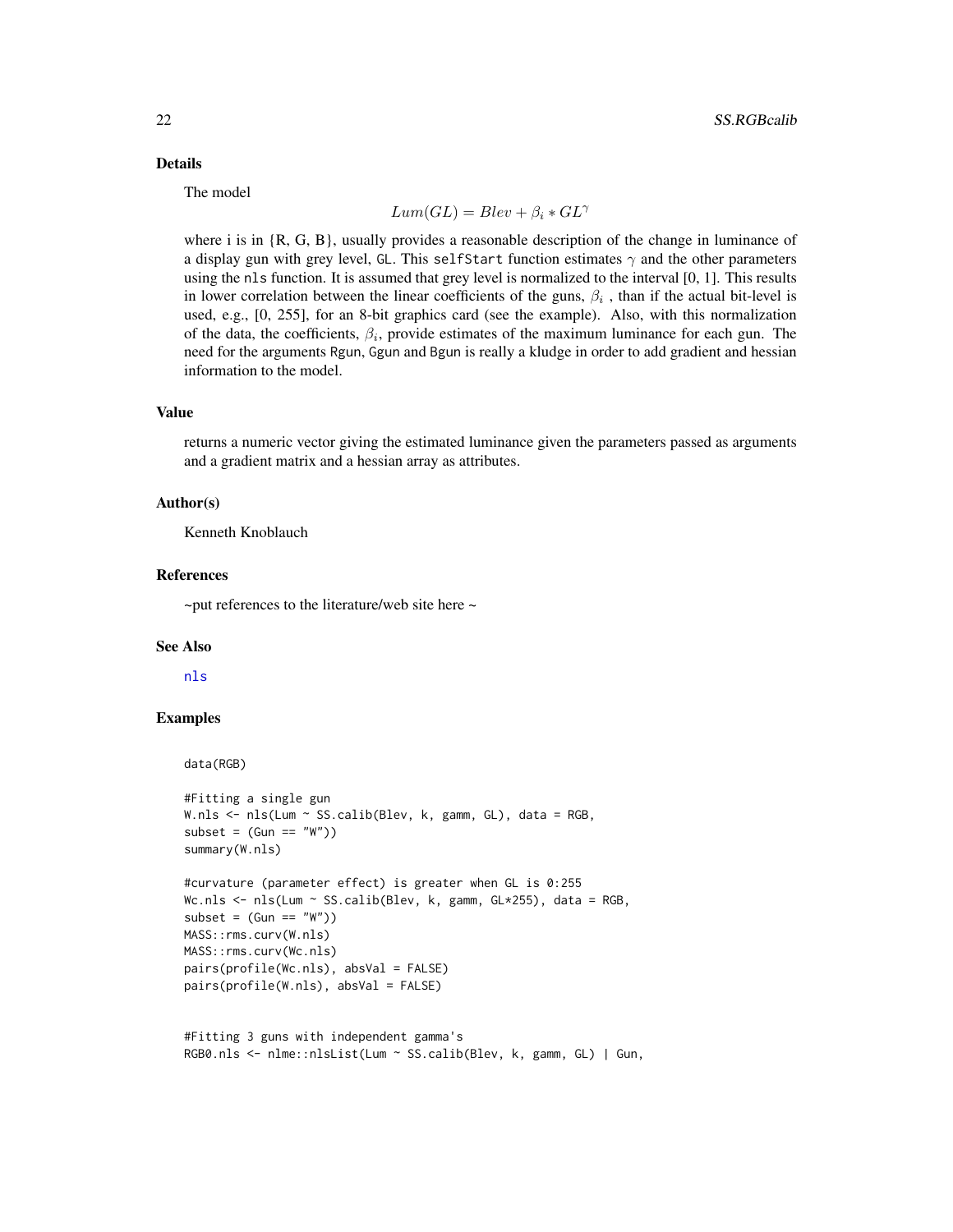# <span id="page-22-0"></span>summary.lambda 23

```
data = subset(RGB, Gun != "W")summary(RGB0.nls)
plot(nlme::intervals(RGB0.nls))
# Add covariates to data.frame for R, G and B grey levels
gg \leftarrow model.matrix(\sim-1 + Gun/GL, RGB)[, c(5:7)]RGB$Rgun <- gg[, 1]
RGB$Ggun <- gg[, 2]
RGB$Bgun <- gg[, 3]
RGB.nls <- nls(Lum ~ SS.RGBcalib(Blev, Br, Bg, Bb, gamm, Rgun, Ggun, Bgun),
                data = RGB, subset = (Gun != "W"))
summary(RGB.nls)
confint(RGB.nls)
```

```
summary.lambda Summary Method for Objects of Class 'lambda'
```
# Description

Identical to summary.glm but with one line of additional output: the estimate of lambda from glm.lambda, obtained by profiling the deviance and estimating its minimum.

# Usage

```
## S3 method for class 'lambda'
summary(object, ...)
## S3 method for class 'summary.lambda'
print(x, \text{ digits} = max(3, \text{ getOption("digits")} - 3),symbolic.cor = x$symbolic.cor,
  signif.stars = getOption("show.signif.stars"), ...)
```
#### Arguments

| object       | Fitted model object of class "lambda" inheriting from glm and lm. Typically the<br>output of glm. lambda. |
|--------------|-----------------------------------------------------------------------------------------------------------|
| $\mathsf{X}$ | an object of class "summary.lambda", usually a result of a call to summary. Lambda.                       |
| digits       | the number of significant digits to use when printing.                                                    |
| symbolic.cor | logical. If TRUE, print the correlations in a symbolic form (see symnum) rather<br>than as numbers.       |
| signif.stars | logical. If TRUE, "significance stars" are printed for each coefficient.                                  |
| $\ddotsc$    | further arguments passed to or from other methods.                                                        |

# Details

Provides a summary of the class lambda object generated by glm.lambda.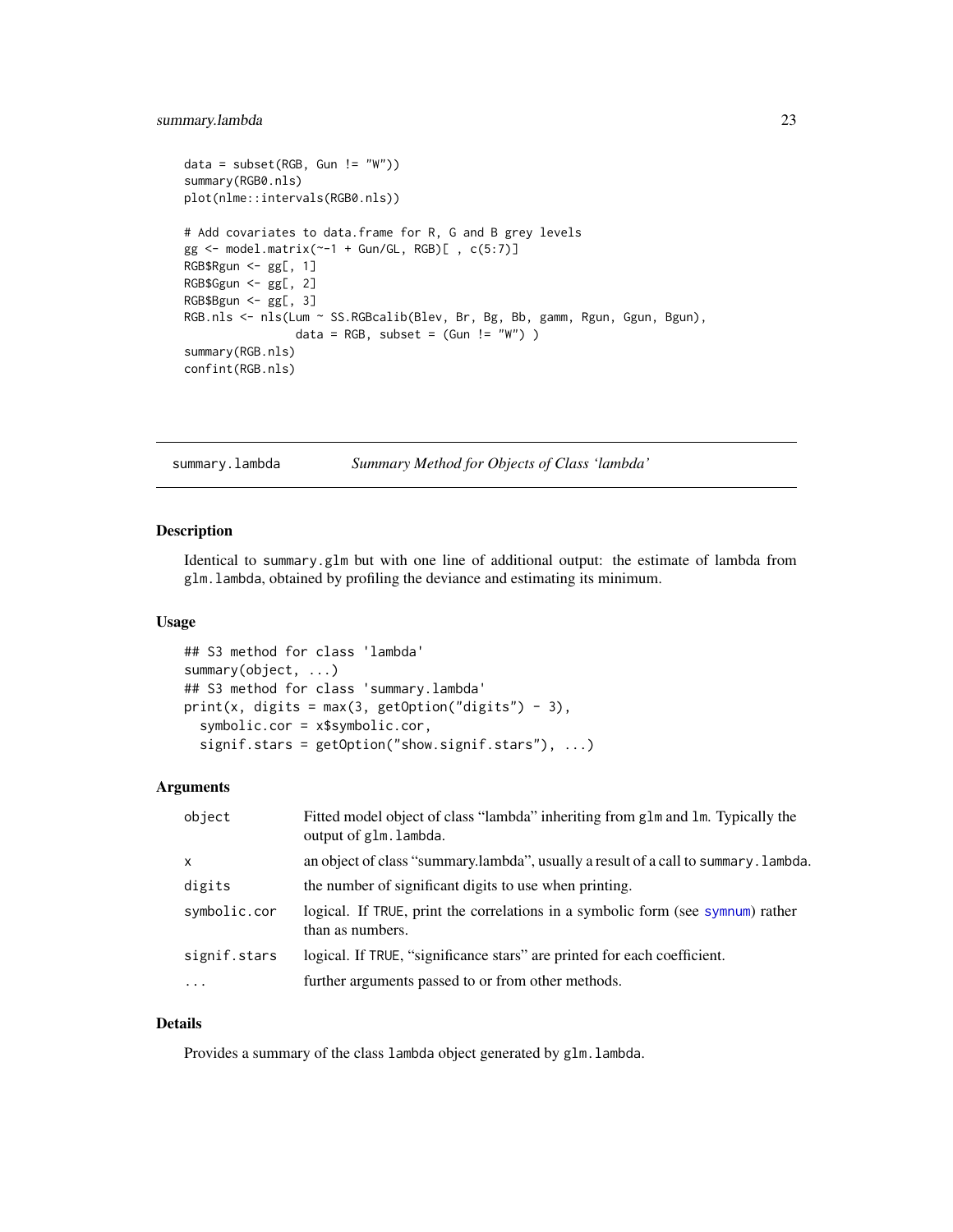# <span id="page-23-0"></span>Value

Returns the same structure as [summary.glm](#page-0-0) with an added component, lambda.  $1 - \lambda$  is the estimated upper asymptote of the psychometric function.

# Author(s)

Ken Knoblauch

# See Also

[probit.lambda](#page-15-1), [glm.lambda](#page-7-1)